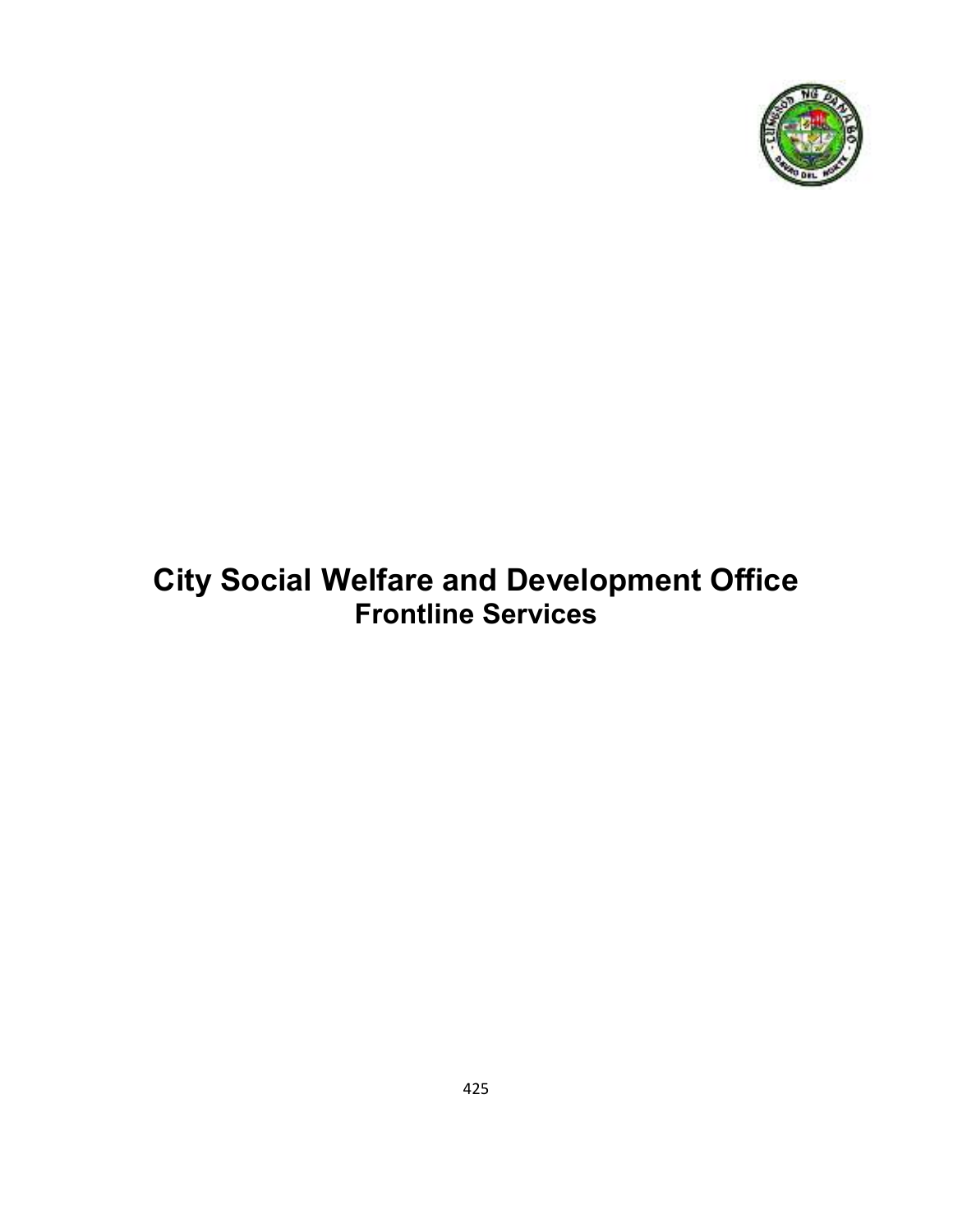### **1. Issuance of Senior Citizens ID**



The senior citizen ID refers to the card issued by the OSCA office of the city or municipality where the elderly individual lives. Senior Citizen's Identification Card is vital in the availment of their privileges stipulated under Republic Act No. 9994 or the Expanded Senior Citizens Act of 2010. This locally-issued ID is honored nationwide.

| <b>Office or Division:</b>                                                                                                                    | City Social Welfare And Development Office- Senior Citizen's And<br><b>PWD Section</b>                                                                  |                                                                          |                                            |                                                        |  |
|-----------------------------------------------------------------------------------------------------------------------------------------------|---------------------------------------------------------------------------------------------------------------------------------------------------------|--------------------------------------------------------------------------|--------------------------------------------|--------------------------------------------------------|--|
| <b>Classification:</b>                                                                                                                        | Simple                                                                                                                                                  |                                                                          |                                            |                                                        |  |
| <b>Type of Transaction:</b>                                                                                                                   |                                                                                                                                                         | G2C- Government to Citizen                                               |                                            |                                                        |  |
| Who may avail:                                                                                                                                |                                                                                                                                                         | Senior Citizen (60 Years Old And Above)                                  |                                            |                                                        |  |
| <b>CHECKLIST OF REQUIREMENTS</b>                                                                                                              |                                                                                                                                                         |                                                                          | <b>WHERE TO SECURE</b>                     |                                                        |  |
| Registration Form (OSCA Form No. 1)                                                                                                           |                                                                                                                                                         |                                                                          | Senior Citizen Day Center, New Pandan, P.C |                                                        |  |
| Birth Certificate (1 Photocopy)                                                                                                               |                                                                                                                                                         | Office                                                                   |                                            | Philippine Statistics Authority / City Civil Registrar |  |
| Barangay Certificate (1 Original Copy)                                                                                                        |                                                                                                                                                         | <b>Barangay Hall</b>                                                     |                                            |                                                        |  |
| $\overline{2}$ pcs. 1x1 ID pic                                                                                                                |                                                                                                                                                         | Requesting Client                                                        |                                            |                                                        |  |
| SC President Certificate (1 Original Copy)                                                                                                    |                                                                                                                                                         | Office of the Barangay Association President of<br><b>Senior Citizen</b> |                                            |                                                        |  |
| <b>CLIENT STEPS</b>                                                                                                                           | <b>AGENCY</b><br><b>ACTIONS</b>                                                                                                                         | <b>FEES TO BE</b><br><b>PAID</b>                                         | <b>PROCESSING</b><br><b>TIME</b>           | <b>PERSON</b><br><b>RESPONSIBLE</b>                    |  |
| 1. Fill-out registration<br>form and submit<br>complete requirement<br>at the Office of the<br><b>Senior Citizen Affairs</b><br>(OSCA) Office | 1. Receive and<br>verify the required<br>documents                                                                                                      | None                                                                     | 10 Minutes                                 | <b>SC Focal Person</b><br><b>CSWDO</b>                 |  |
| 1.1 Check the<br>correctness of the ID<br>upon receipt                                                                                        | 1.1 Print the ID<br>and ensure<br>complete<br>signatories                                                                                               | None                                                                     | 10 Minutes                                 | <b>SC Focal Person</b><br><b>CSWDO</b>                 |  |
| 2. Received and<br>affixed a signature to<br>the logbook as proof<br>of receipt.                                                              | 2. Release the<br>Senior Citizen ID<br>and ensure that<br>the SC affixes<br>his/her signature<br>as proof of receipt<br>to the logbook<br><b>TOTAL:</b> | None<br><b>None</b>                                                      | 10 Minutes<br><b>30 Minutes</b>            | <b>SC Focal Person</b><br><b>CSWDO</b>                 |  |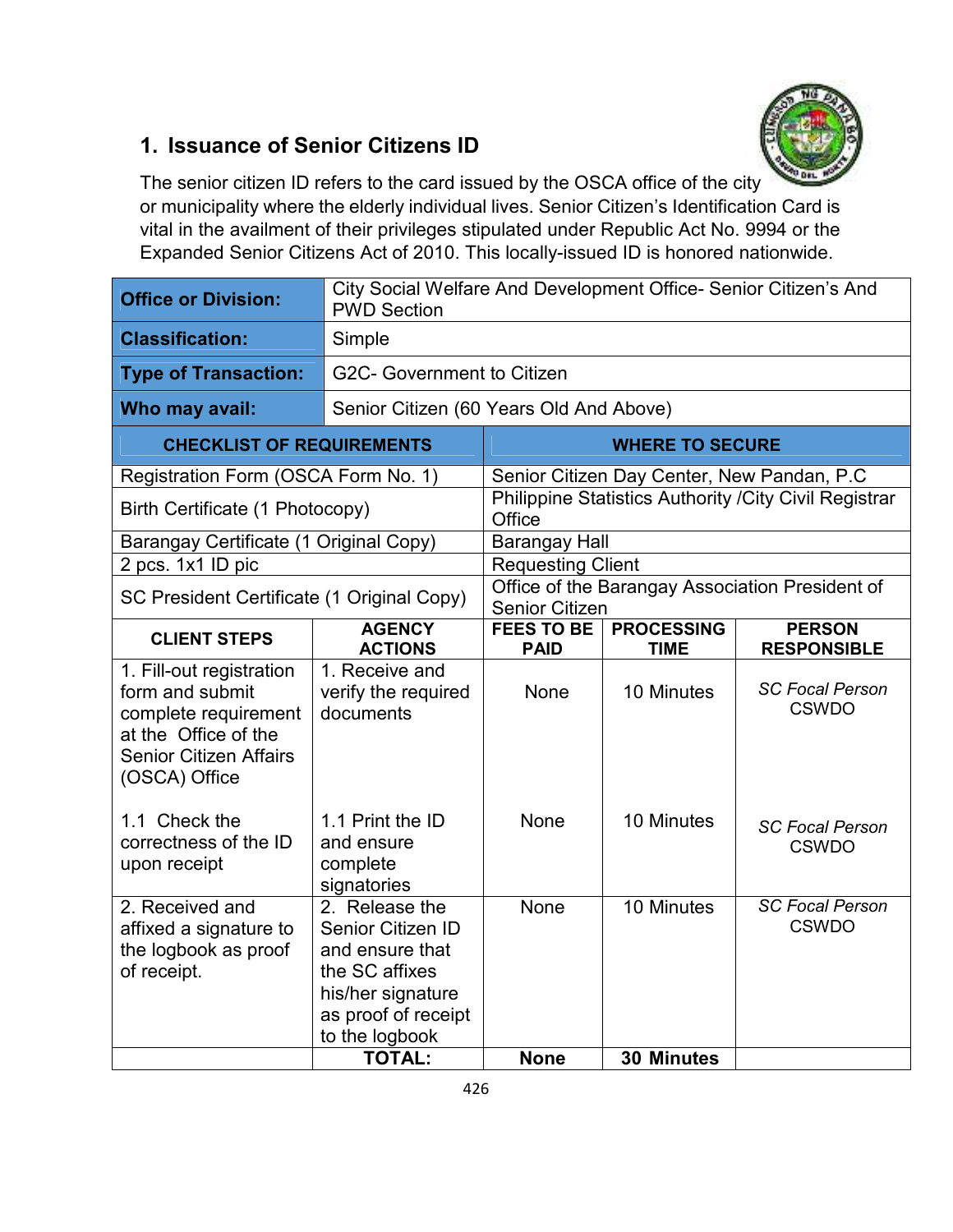

### **2. Issuance of Senior Citizens Purchase Booklet**

The Office issues Purchase Slip Booklets to senior citizens to enable them avail of the 20% discount on medicines and 5% discount on basic necessities provided them by Law (RA 9257 –expanded Senior Citizens Act). Senior Citizens must bring their Purchase Booklet for the purpose of recording the purchases for every transaction.

| <b>Office or Division:</b>                                                                         | <b>PWD Section</b>                                                                                                                           | City Social Welfare And Development Office- Senior Citizen's And |                                  |                                        |  |
|----------------------------------------------------------------------------------------------------|----------------------------------------------------------------------------------------------------------------------------------------------|------------------------------------------------------------------|----------------------------------|----------------------------------------|--|
| <b>Classification:</b>                                                                             | Simple                                                                                                                                       |                                                                  |                                  |                                        |  |
| <b>Type of Transaction:</b>                                                                        |                                                                                                                                              | G2C- Government to Citizen                                       |                                  |                                        |  |
| Who may avail:                                                                                     |                                                                                                                                              | <b>Registered Senior Citizen</b>                                 |                                  |                                        |  |
| <b>CHECKLIST OF REQUIREMENTS</b>                                                                   | <b>WHERE TO SECURE</b>                                                                                                                       |                                                                  |                                  |                                        |  |
| Senior Citizens ID                                                                                 |                                                                                                                                              | Senior Citizen Day Center, New Pandan, P.C.                      |                                  |                                        |  |
| <b>CLIENT STEPS</b>                                                                                | <b>AGENCY</b><br><b>ACTIONS</b>                                                                                                              | <b>FEES TO BE</b><br><b>PAID</b>                                 | <b>PROCESSING</b><br><b>TIME</b> | <b>PERSON</b><br><b>RESPONSIBLE</b>    |  |
| 1. Present Senior<br>Citizen ID at the<br>Office of the Senior<br>Citizen Affairs<br>(OSCA) Office | 1. Check the<br>validity of the<br><b>Identification Card</b>                                                                                | None                                                             | 5 Minutes                        | <b>SC Focal Person</b><br><b>CSWDO</b> |  |
| 2. Receive the<br>Booklet and affix the<br>signature as proof of<br>receipt                        | 2. Release the<br>booklet and<br>ensure that the<br>client affixes<br>his/her signature<br>as proof of receipt<br>to the Office's<br>Logbook | <b>None</b>                                                      | 5 Minutes                        | <b>SC Focal Person</b><br><b>CSWDO</b> |  |
|                                                                                                    | <b>TOTAL:</b>                                                                                                                                | <b>None</b>                                                      | <b>10 Minutes</b>                |                                        |  |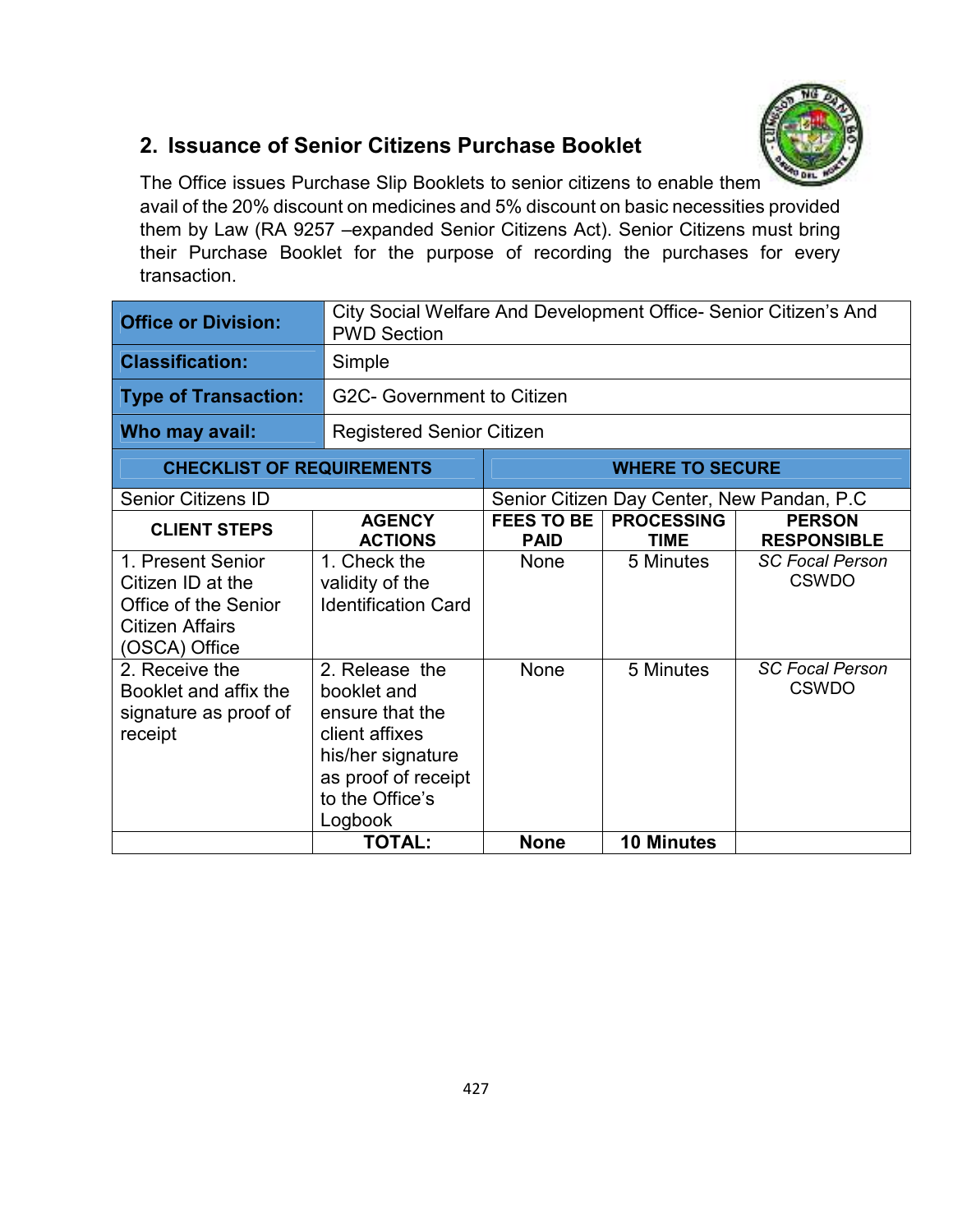

# **3. Availment of Financial and Medical Assistance**

The Financial and Medical Assistance is part of the Office's protective services for the individual in crisis situation. The maximum amount to be given for this is 1,200 pesos and can be availed by individual every after three months. Granting of amount is based on the assessment of the assigned worker on the urgency and of the need of the client.

| <b>Office or Division:</b>                                                                                                                                                                                  | City Social Welfare And Development Office - Emergency Section            |                                                                                       |                                       |                                                                |
|-------------------------------------------------------------------------------------------------------------------------------------------------------------------------------------------------------------|---------------------------------------------------------------------------|---------------------------------------------------------------------------------------|---------------------------------------|----------------------------------------------------------------|
| <b>Classification:</b>                                                                                                                                                                                      | Simple                                                                    |                                                                                       |                                       |                                                                |
| <b>Type of Transaction:</b>                                                                                                                                                                                 | G2C- Government to Citizen                                                |                                                                                       |                                       |                                                                |
| Who may avail:                                                                                                                                                                                              | Indigent Individual In Crisis Situation                                   |                                                                                       |                                       |                                                                |
| <b>CHECKLIST OF REQUIREMENTS</b>                                                                                                                                                                            |                                                                           |                                                                                       | <b>WHERE TO SECURE</b>                |                                                                |
| <b>For Medical Assistance</b>                                                                                                                                                                               |                                                                           |                                                                                       |                                       |                                                                |
| <b>Barangay Certificate of Indigency</b><br>(1 original copy)                                                                                                                                               |                                                                           | <b>Barangay Hall</b>                                                                  |                                       |                                                                |
| Latest Medical Prescription (Resita) valid<br>for 1 month from date of issuance                                                                                                                             |                                                                           | <b>Attending Physician</b>                                                            |                                       |                                                                |
| <b>Hospital Billing</b>                                                                                                                                                                                     |                                                                           |                                                                                       | Hospital where the client is admitted |                                                                |
| Any of the following valid ID of the<br>Claimant: (1 photocopy)<br>SSS ID, UMID Card, PhilHealth ID<br>National ID, Driver's License, TIN ID<br>PRC ID, Voter's ID, Postal ID<br><b>Philippine Passport</b> |                                                                           | Requesting Client/SSS, PhilHealth, PSA, LTO,<br>BIR, PRC, Comelec, Postal Office, DFA |                                       |                                                                |
| <b>For Financial Assistance</b>                                                                                                                                                                             |                                                                           |                                                                                       |                                       |                                                                |
| <b>Barangay Certificate of Indigency (1</b><br>Original Copy)                                                                                                                                               |                                                                           | Barangay Hall                                                                         |                                       |                                                                |
| Any of the following valid ID of the<br>Claimant: (1 photocopy)<br>SSS ID, UMID Card, PhilHealth ID<br>National ID, Driver's License, TIN ID<br>PRC ID, Voter's ID, Postal ID<br><b>Philippine Passport</b> |                                                                           | Requesting Client/SSS, PhilHealth, PSA, LTO,<br>BIR, PRC, Comelec, Postal Office, DFA |                                       |                                                                |
| <b>CLIENT STEPS</b>                                                                                                                                                                                         | <b>AGENCY</b>                                                             | <b>FEES TO BE</b>                                                                     | <b>PROCESSING</b>                     | <b>PERSON</b>                                                  |
| 1. Submit complete<br>documentary<br>requirement at<br>Family, Community                                                                                                                                    | <b>ACTIONS</b><br>1. Receive and<br>review<br>documentary<br>requirements | <b>PAID</b><br><b>None</b>                                                            | <b>TIME</b><br>10 Minutes             | <b>RESPONSIBLE</b><br><b>AICS Focal Person</b><br><b>CSWDO</b> |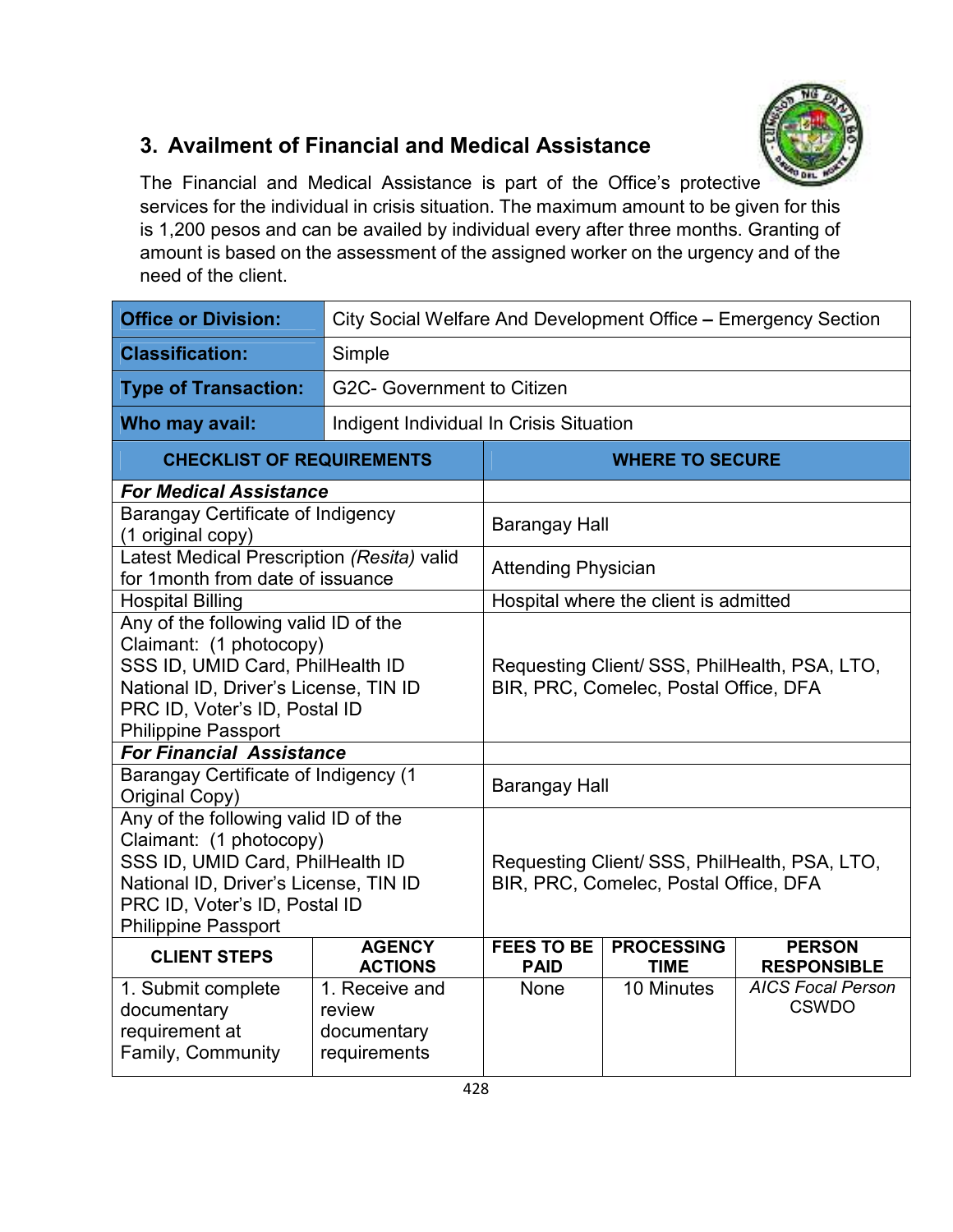

| and Emergency<br>Section<br>1.1 Provide<br>information based on<br>the questions<br>indicated in the Intake<br><b>Sheet for Assessment</b> | 1.1 Conduct<br>Intake Interview<br>and make an<br>assessment<br>based on the<br>immediate needs<br>of the clients                                                                                                                                                                                                                                                                                                                                                     | None | 10 Minutes | <b>AICS Focal Person</b><br><b>CSWDO</b> |
|--------------------------------------------------------------------------------------------------------------------------------------------|-----------------------------------------------------------------------------------------------------------------------------------------------------------------------------------------------------------------------------------------------------------------------------------------------------------------------------------------------------------------------------------------------------------------------------------------------------------------------|------|------------|------------------------------------------|
|                                                                                                                                            | 1.2 Inform the<br>client of the<br>amount to be<br>granted based on<br>the assessment<br>and prepare an<br>acknowledgment<br>receipt<br>*take a photo of<br>the client (for<br>liquidation<br>purposes)<br><b>Conditional Step</b><br>If funds are<br>available, the<br>client will be given<br>the assistance<br>needed<br>If funds are not<br>available, the<br>client will be<br>notified thru text<br>or call that they<br>can claim the<br>assistance<br>already |      | 10 Minutes | <b>AICS Focal Person</b><br><b>CSWDO</b> |
|                                                                                                                                            |                                                                                                                                                                                                                                                                                                                                                                                                                                                                       |      |            |                                          |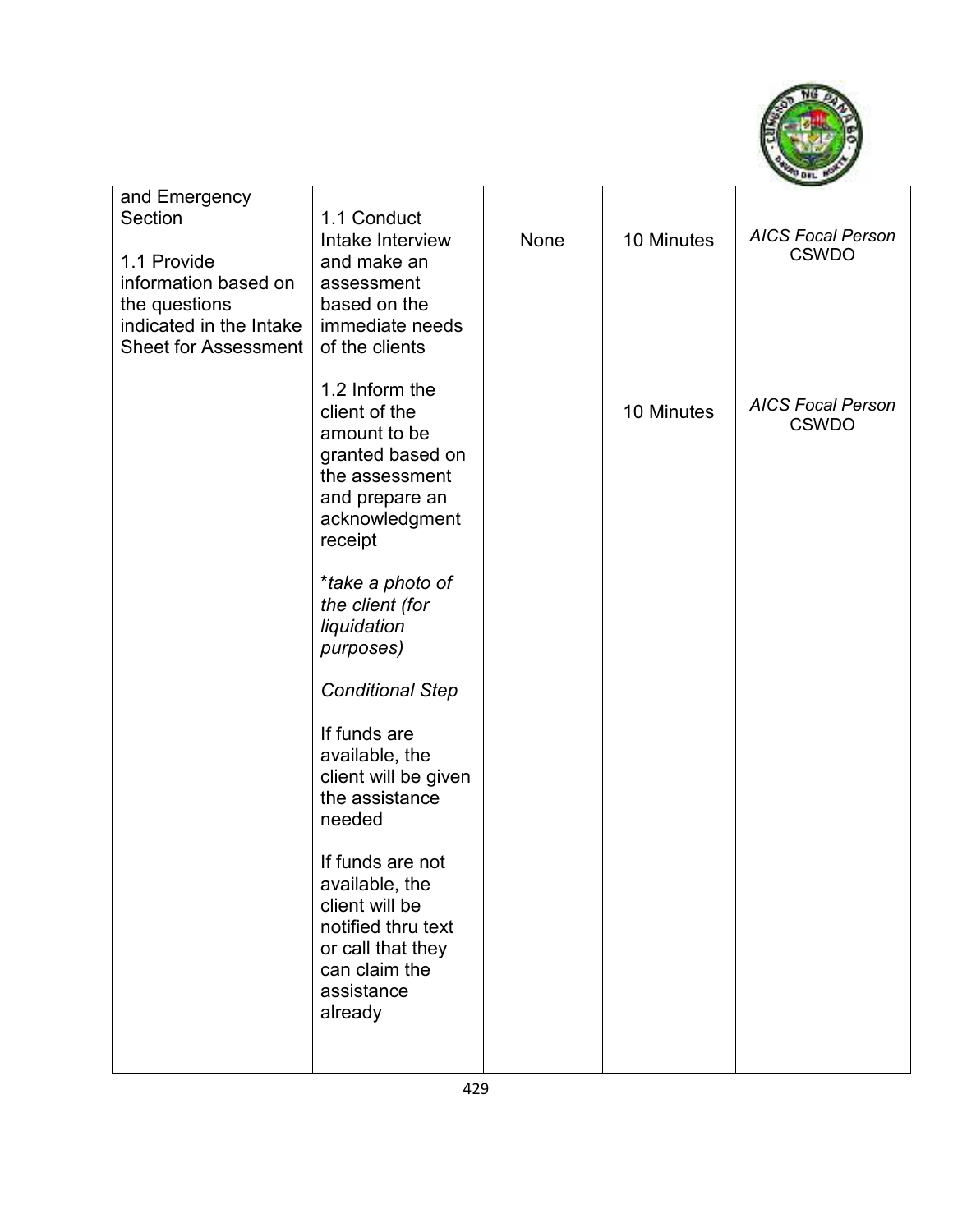

|                                                                                                                           | 1.3 Forward the<br>complete<br>documents to<br><b>Department Head</b><br>for signature                                                         | None        | 10 Minutes        | <b>Department Head</b><br><b>CSWDO</b>           |
|---------------------------------------------------------------------------------------------------------------------------|------------------------------------------------------------------------------------------------------------------------------------------------|-------------|-------------------|--------------------------------------------------|
| 2. Receive the Cash<br>assistance and<br>signed the logbook as<br>proof of receipt<br>Signature in the<br>Acknowledgement | 2. Release the<br><b>Cash Assistance</b><br>to the client and<br>ensure to affix<br>his/her signature<br>in the<br>Acknowledgement<br>Receipt. | None        | 10 Minutes        | <b>AICS Disbursing</b><br>Office<br><b>CSWDO</b> |
|                                                                                                                           | <b>TOTAL:</b>                                                                                                                                  | <b>None</b> | <b>40 Minutes</b> |                                                  |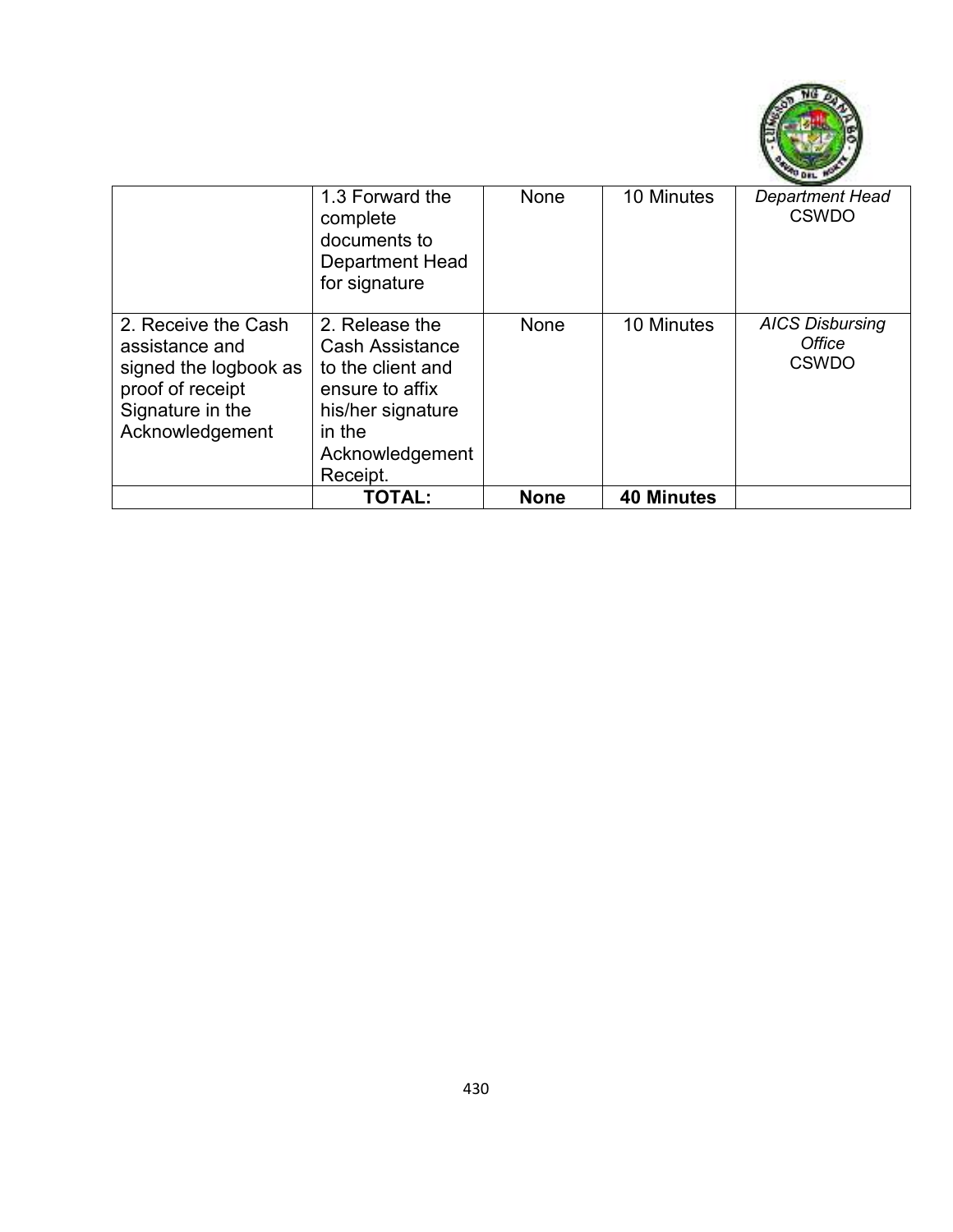

# **4. Availment of Shelter Assistance**

This program aims to provide financial assistance to families who have lost and damaged their houses due to disaster related incidents. A maximum of 10,000 pesos will be granted to the families to augment in their shelter reconstruction.

| <b>Office or Division:</b>                                                                                                                                                                                  | City Social Welfare And Development Office- Emergency Section                  |                                                             |                                                   |                                          |
|-------------------------------------------------------------------------------------------------------------------------------------------------------------------------------------------------------------|--------------------------------------------------------------------------------|-------------------------------------------------------------|---------------------------------------------------|------------------------------------------|
| <b>Classification:</b>                                                                                                                                                                                      | Complex                                                                        |                                                             |                                                   |                                          |
| <b>Type of Transaction:</b>                                                                                                                                                                                 | <b>G2C-Government to Citizen</b>                                               |                                                             |                                                   |                                          |
| Who may avail:                                                                                                                                                                                              |                                                                                | Individual And Families With Damaged Houses Due To Disaster |                                                   |                                          |
| <b>CHECKLIST OF REQUIREMENTS</b>                                                                                                                                                                            |                                                                                |                                                             | <b>WHERE TO SECURE</b>                            |                                          |
| <b>Barangay Certificate of Indigency (1</b><br>original copy)                                                                                                                                               |                                                                                | Barangay Hall                                               |                                                   |                                          |
| Bureau of Fire Certificate (1 original copy)                                                                                                                                                                |                                                                                |                                                             | <b>Bureau of Fire Protection - City Residence</b> |                                          |
| Picture of the Damaged House                                                                                                                                                                                |                                                                                | <b>Requesting Client</b>                                    |                                                   |                                          |
| Any of the following Valid ID of the<br>Claimant: (1 Photocopy)<br>SSS ID, UMID Card, PhilHealth ID<br>National ID, Driver's License, TIN ID<br>PRC ID, Voter's ID, Postal ID<br><b>Philippine Passport</b> |                                                                                | <b>Requesting Client</b>                                    |                                                   |                                          |
|                                                                                                                                                                                                             |                                                                                |                                                             |                                                   |                                          |
| <b>CLIENT STEPS</b>                                                                                                                                                                                         | <b>AGENCY</b><br><b>ACTIONS</b>                                                | <b>FEES TO BE</b><br><b>PAID</b>                            | <b>PROCESSING</b><br><b>TIME</b>                  | <b>PERSON</b><br><b>RESPONSIBLE</b>      |
| 1. Submit complete<br>documentary<br>requirements at<br>Family, Community<br>and Emergency                                                                                                                  | 1. Receive and<br>review<br>documentary<br>requirements                        | None                                                        | 10 Minutes                                        | <b>AICS Focal Person</b><br><b>CSWDO</b> |
|                                                                                                                                                                                                             |                                                                                |                                                             |                                                   |                                          |
| Section<br>1.1. Provide<br>information based on<br>the questions<br>indicated in the Intake                                                                                                                 | 1.1 Conduct<br>Intake Interview<br>and make an<br>assessment<br>1.2 Inform the | None                                                        | 20 Minutes                                        | <b>AICS Focal Person</b><br><b>CSWDO</b> |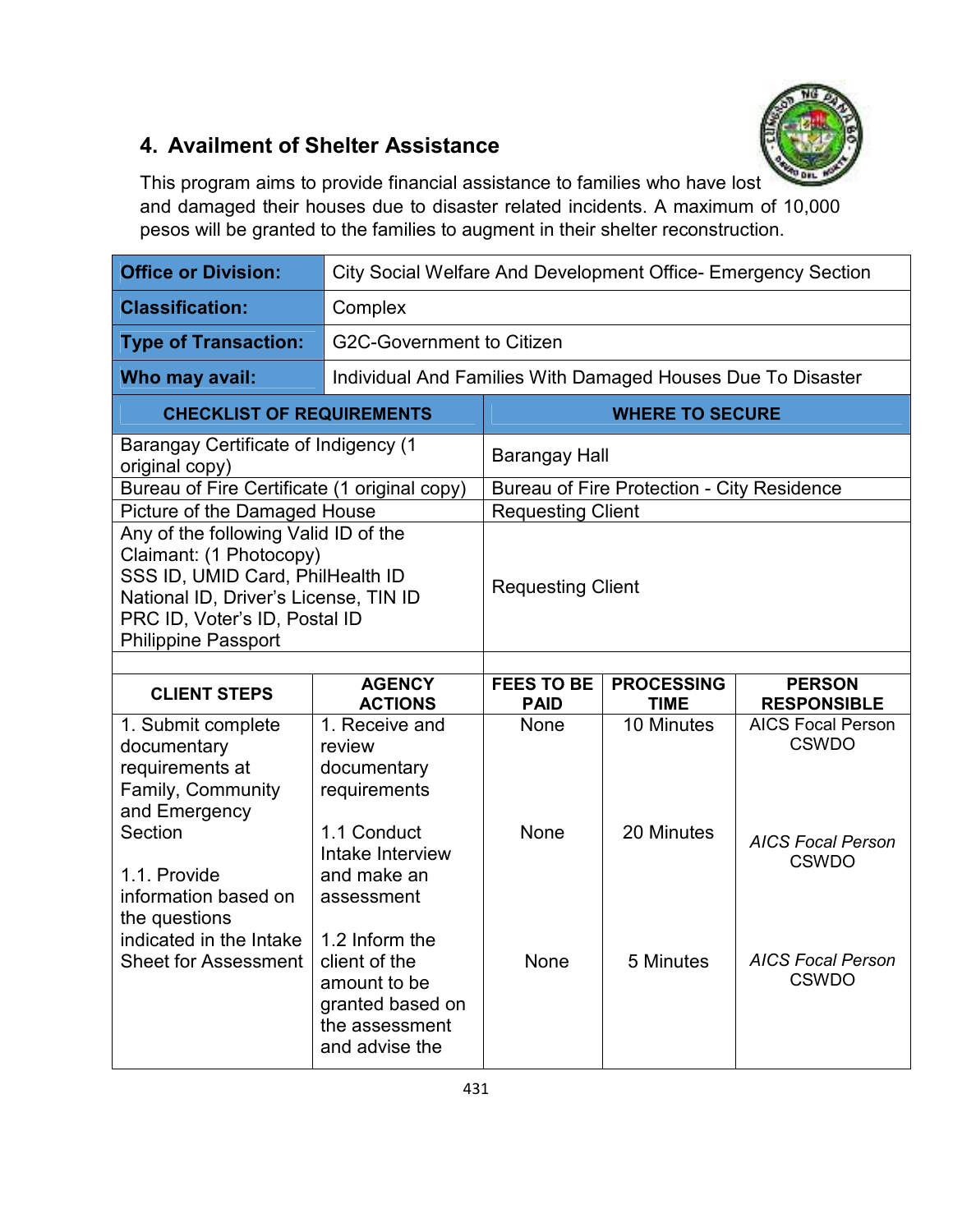

|                                                                                                                                      | client to claim the<br>assistance after 7<br>days at City<br><b>Treasurer's Office</b>                                          |      |            |                                          |
|--------------------------------------------------------------------------------------------------------------------------------------|---------------------------------------------------------------------------------------------------------------------------------|------|------------|------------------------------------------|
|                                                                                                                                      | 1.3 Prepares a<br>complete set of<br>documents for<br>approval of the<br><b>Department Head</b>                                 | None | 10 Minutes | <b>AICS Focal Person</b><br><b>CSWDO</b> |
|                                                                                                                                      | 1.4 Sign and<br>Review the<br>documents for<br>approval                                                                         | None | 10 Minutes | Department Head                          |
|                                                                                                                                      | 1.5 The Office will<br>forward the<br>complete<br>documents to the<br>concerned offices<br>for the processing<br>of Assistance: | None | 1 Day      | <b>AICS Focal Person</b><br><b>CSWDO</b> |
|                                                                                                                                      | a. Approval of<br><b>OBR</b>                                                                                                    | None | 6 Hours    | <b>Department Heads</b><br><b>CBO</b>    |
|                                                                                                                                      | b. Pre-Audit and<br>Voucher<br>Signature                                                                                        | None | 2 Days     | <b>Department Heads</b><br>CAO/CTO/CADO  |
|                                                                                                                                      | Preparation and<br>Approval of<br>cheque                                                                                        | None | 3 Days     | <b>Department Heads</b><br>CTO/CADO/CAO  |
| 2. Return client on<br>the 7 <sup>th</sup> day for<br>releasing of the<br>cheque at City<br><b>Treasurer's Office</b><br>(Window 10) | 2. Release the<br>Cheque                                                                                                        | None | 4 Hours    | Cashier<br><b>CTO</b>                    |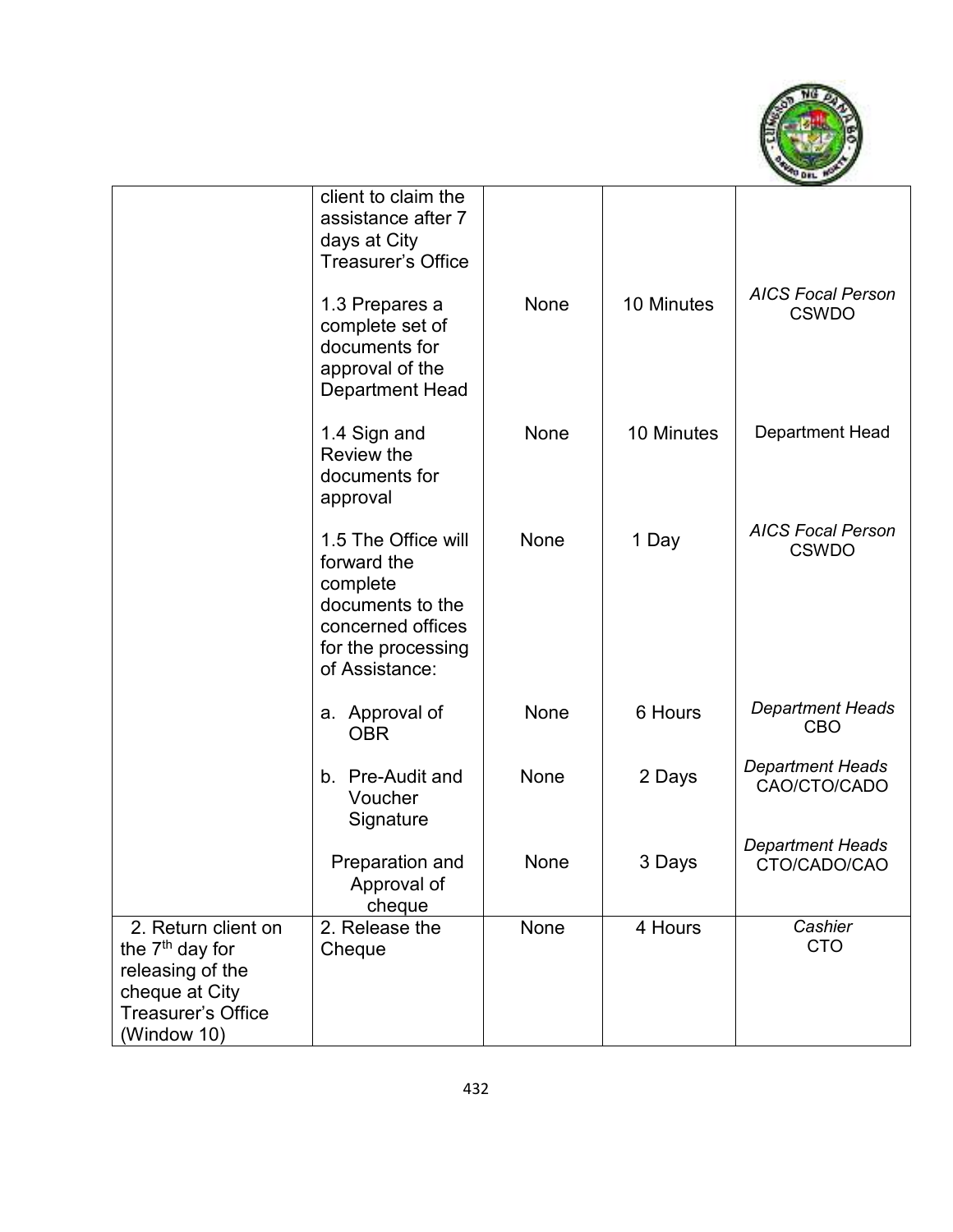

| <b>TOTAL:</b> | <b>None</b> | 7 Days, 2<br>Hours and 5<br><b>Minutes</b> |  |
|---------------|-------------|--------------------------------------------|--|

\*Issuance of Certificate of Augmentation Qualified for multi-stage processing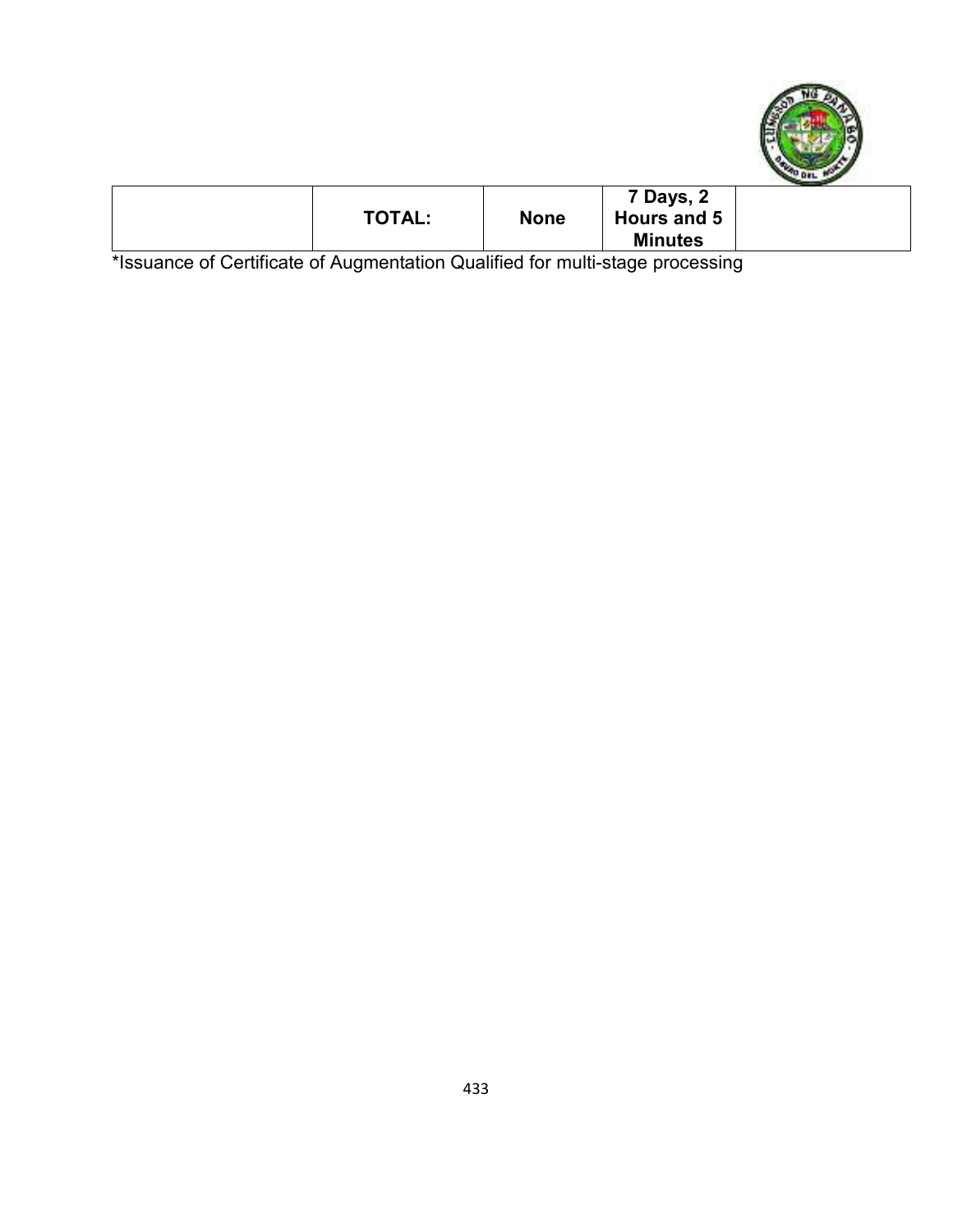

# **5. Availment of Paupers Burial**

Paupers Burial is an assistance for the indigent and marginalized families help them subsidized the burial cost of the deceased family member with an amount of 1,500 pesos.

| <b>Office or Division:</b>                                                                                                                                                                                  | City Social Welfare And Development Office- Emergency Section                                                                                                                                                                                               |                                    |                                  |                                          |
|-------------------------------------------------------------------------------------------------------------------------------------------------------------------------------------------------------------|-------------------------------------------------------------------------------------------------------------------------------------------------------------------------------------------------------------------------------------------------------------|------------------------------------|----------------------------------|------------------------------------------|
| <b>Classification:</b>                                                                                                                                                                                      | Complex                                                                                                                                                                                                                                                     |                                    |                                  |                                          |
| <b>Type of Transaction:</b>                                                                                                                                                                                 | <b>G2C-Government to Citizen</b>                                                                                                                                                                                                                            |                                    |                                  |                                          |
| Who may avail:                                                                                                                                                                                              | Immediate Family of the Deceased                                                                                                                                                                                                                            |                                    |                                  |                                          |
| <b>CHECKLIST OF REQUIREMENTS</b>                                                                                                                                                                            |                                                                                                                                                                                                                                                             |                                    | <b>WHERE TO SECURE</b>           |                                          |
| <b>Death Certificate</b>                                                                                                                                                                                    |                                                                                                                                                                                                                                                             | <b>City Civil Registrar Office</b> |                                  |                                          |
| <b>Barangay Certificate of Indigency</b>                                                                                                                                                                    |                                                                                                                                                                                                                                                             | <b>Barangay Hall</b>               |                                  |                                          |
| Any of the following Valid ID of the<br>Claimant: (1 photocopy)<br>SSS ID, UMID Card, PhilHealth ID<br>National ID, Driver's License, TIN ID<br>PRC ID, Voter's ID, Postal ID<br><b>Philippine Passport</b> |                                                                                                                                                                                                                                                             | <b>Requesting Client</b>           |                                  |                                          |
| <b>CLIENT STEPS</b>                                                                                                                                                                                         | <b>AGENCY</b><br><b>ACTIONS</b>                                                                                                                                                                                                                             | <b>FEES TO BE</b><br><b>PAID</b>   | <b>PROCESSING</b><br><b>TIME</b> | <b>PERSON</b><br><b>RESPONSIBLE</b>      |
| 1. Submit complete<br>documentary<br>requirements at<br>Family, Community<br>and Emergency<br>Section                                                                                                       | 1. Receive and<br>review<br>documentary<br>requirements<br><b>Conditional Steps:</b><br>If funds are<br>available proceed<br>for further<br>interview<br>If funds are not<br>available advise<br>the client to come<br>back after 7<br>working days<br>(WD) | None                               | 10 Minutes                       | <b>AICS Focal Person</b><br><b>CSWDO</b> |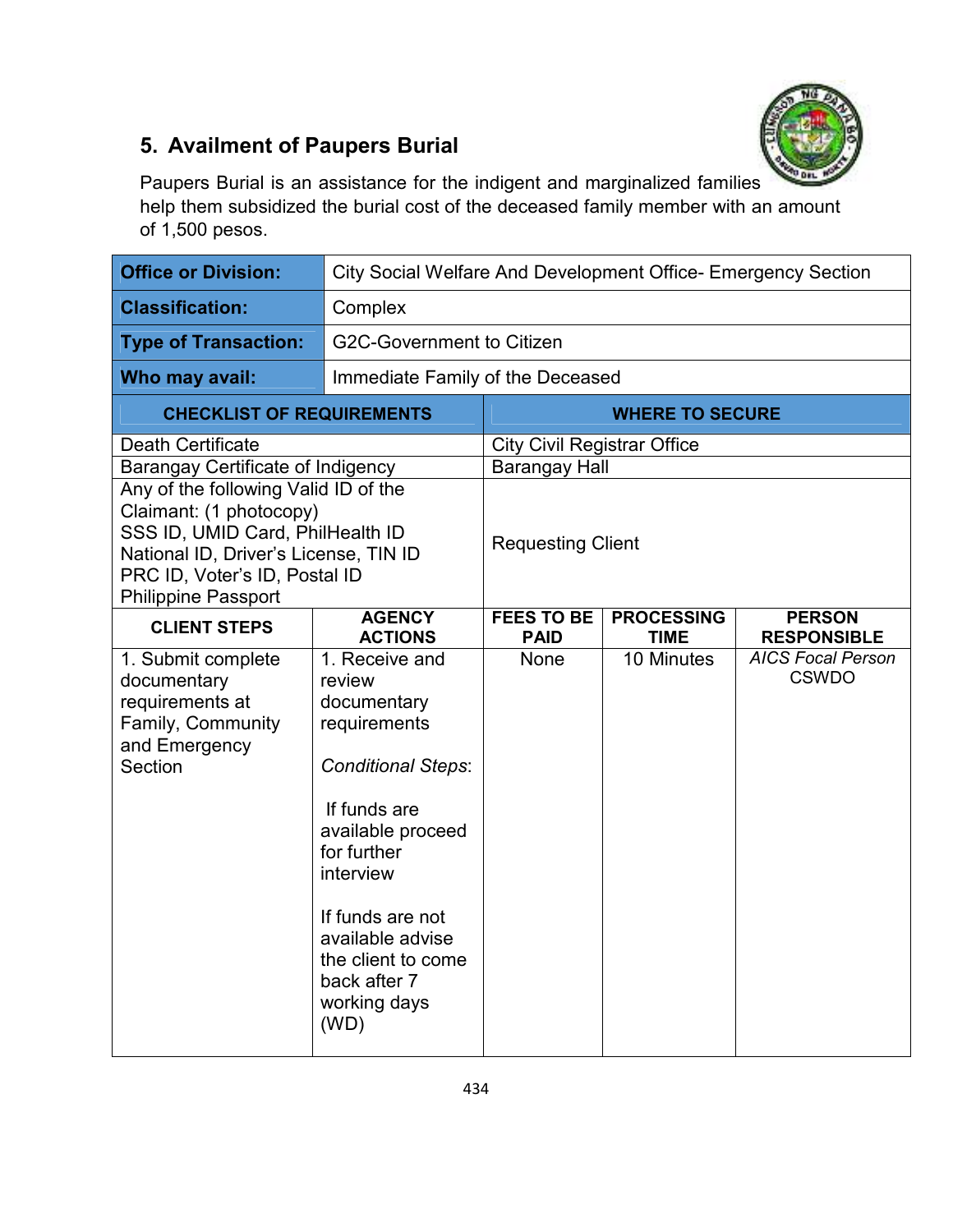

|                                         | <b>TOTAL:</b>              | <b>None</b> | <b>30 Minutes</b> |                        |
|-----------------------------------------|----------------------------|-------------|-------------------|------------------------|
|                                         | Acknowledgement<br>Receipt |             |                   |                        |
|                                         | in the                     |             |                   |                        |
| Receipt                                 | his/her signature          |             |                   |                        |
| Acknowledgement                         | ensure to affix            |             |                   |                        |
| Signature in the                        | to the client and          |             |                   | <b>CSWDO</b>           |
| assistance and affix                    | <b>Cash Assistance</b>     |             |                   | <b>Officer</b>         |
| 2. Receive cash                         | 2. Release the             | None        | 5 Minutes         | <b>AICS Disbursing</b> |
|                                         | for signature              |             |                   |                        |
|                                         | Department Head            |             |                   |                        |
|                                         | documents to               |             |                   |                        |
|                                         | complete                   |             |                   |                        |
|                                         | 1.3 Forward the            | None        | 5 Minutes         | <b>CSWDO</b>           |
|                                         | purposes)                  |             |                   | Department Head        |
|                                         | (for liquidation           |             |                   |                        |
| assistance.                             | photo of the client        |             |                   |                        |
| the requested                           | receipt, take a            |             |                   |                        |
| to be called to receive                 | acknowledgment             |             |                   |                        |
| 1.2 Wait for the name                   | 1.2 Prepares an            | None        | 5 Minutes         |                        |
|                                         |                            |             |                   |                        |
| indicated in the Intake<br><b>Sheet</b> |                            |             |                   |                        |
| the questions                           | Interview                  |             |                   |                        |
| information based on                    | Intake                     |             |                   |                        |
| 1.1 Provide                             | 1.1 Conduct                | None        | 5 Minutes         |                        |
|                                         |                            |             |                   |                        |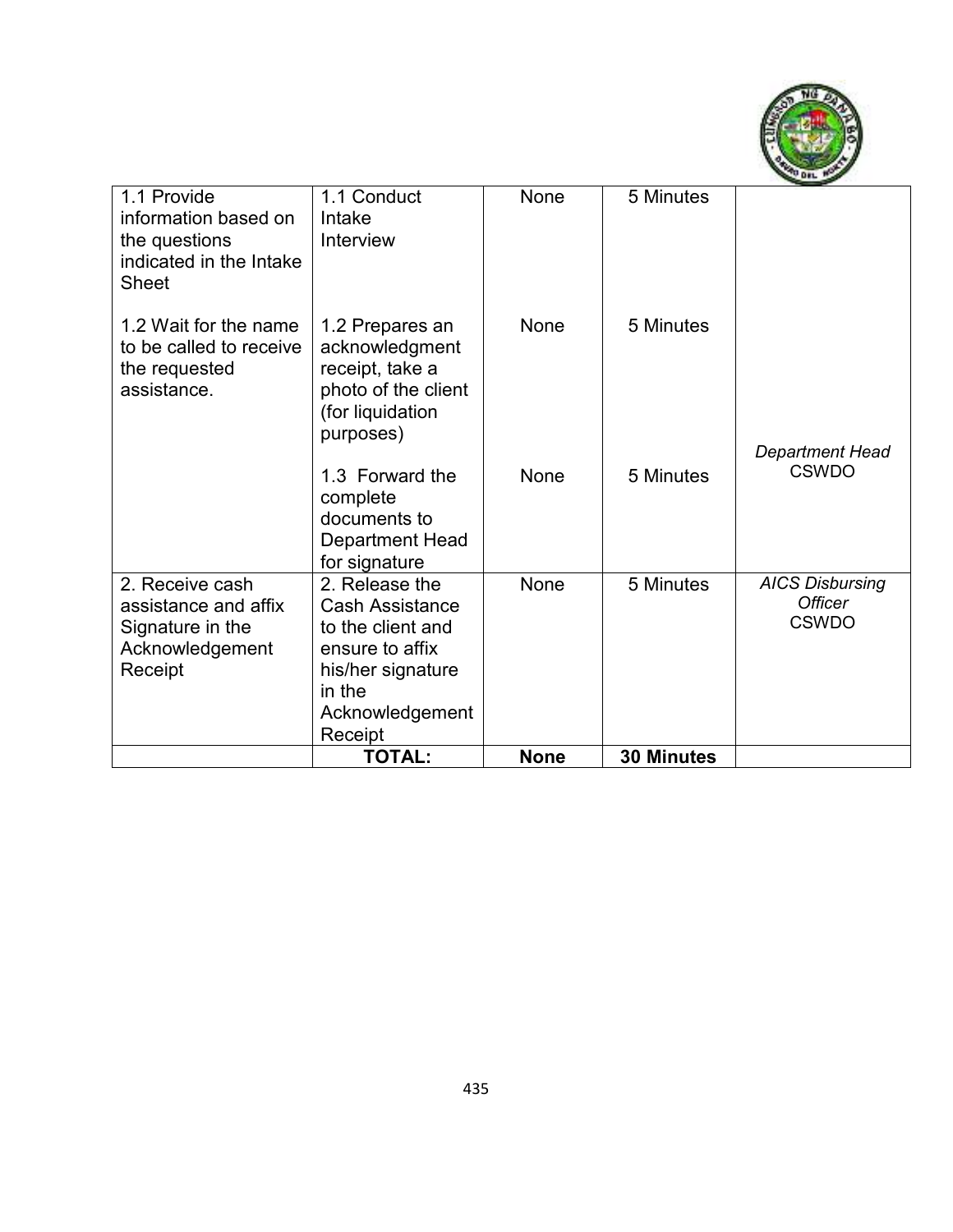

# **6. Availment of Senior Citizens Burial Assistance**

The senior citizen burial assistance is a financial assistance program of the City Government of Panabo under the City Social Welfare and Development Office for the bereaved family of the Senior citizens of the City.

| <b>Office or Division:</b>                                                                            | City Social Welfare and Development Office- Emergency Section                                                                                                                                                                                                                                 |                                    |                                  |                                                 |
|-------------------------------------------------------------------------------------------------------|-----------------------------------------------------------------------------------------------------------------------------------------------------------------------------------------------------------------------------------------------------------------------------------------------|------------------------------------|----------------------------------|-------------------------------------------------|
| <b>Classification:</b>                                                                                | Complex                                                                                                                                                                                                                                                                                       |                                    |                                  |                                                 |
| <b>Type of Transaction:</b>                                                                           | G2C- Government to Citizen                                                                                                                                                                                                                                                                    |                                    |                                  |                                                 |
| Who may avail:                                                                                        | Family of The Registered Deceased Senior Citizens                                                                                                                                                                                                                                             |                                    |                                  |                                                 |
| <b>CHECKLIST OF REQUIREMENTS</b>                                                                      |                                                                                                                                                                                                                                                                                               |                                    | <b>WHERE TO SECURE</b>           |                                                 |
| Barangay Certificate (1 Original Copy)                                                                |                                                                                                                                                                                                                                                                                               | <b>Barangay Hall</b>               |                                  |                                                 |
| Death Certificate (1 Photocopy)                                                                       |                                                                                                                                                                                                                                                                                               | <b>City Civil Registrar Office</b> |                                  |                                                 |
| Valid ID of Claimant (1 Photocopy)                                                                    |                                                                                                                                                                                                                                                                                               | <b>Requesting Client</b>           |                                  |                                                 |
| Senior Citizen's Certificate of Membership<br>(1 Original)                                            |                                                                                                                                                                                                                                                                                               | President                          |                                  | Office of Barangay Senior Citizen's Association |
| Senior Citizen's ID (1 Original and 1<br>Photocopy)                                                   |                                                                                                                                                                                                                                                                                               | <b>Requesting Client</b>           |                                  |                                                 |
| <b>CLIENT STEPS</b>                                                                                   | <b>AGENCY</b><br><b>ACTIONS</b>                                                                                                                                                                                                                                                               | <b>FEES TO BE</b><br><b>PAID</b>   | <b>PROCESSING</b><br><b>TIME</b> | <b>PERSON</b><br><b>RESPONSIBLE</b>             |
| 1. Submit complete<br>documentary<br>requirements at<br>Family, Community<br>and Emergency<br>Section | 1. Receive and<br>review<br>documentary<br>requirements<br><b>Conditional Step:</b><br>If funds are<br>available proceed<br>to intake interview<br>If funds are not<br>available inform<br>the client and ask<br>for their contact<br>number to be<br>notified when<br>funds are<br>available | None                               | 10 Minutes                       | <b>AICS Focal Person</b><br><b>CSWDO</b>        |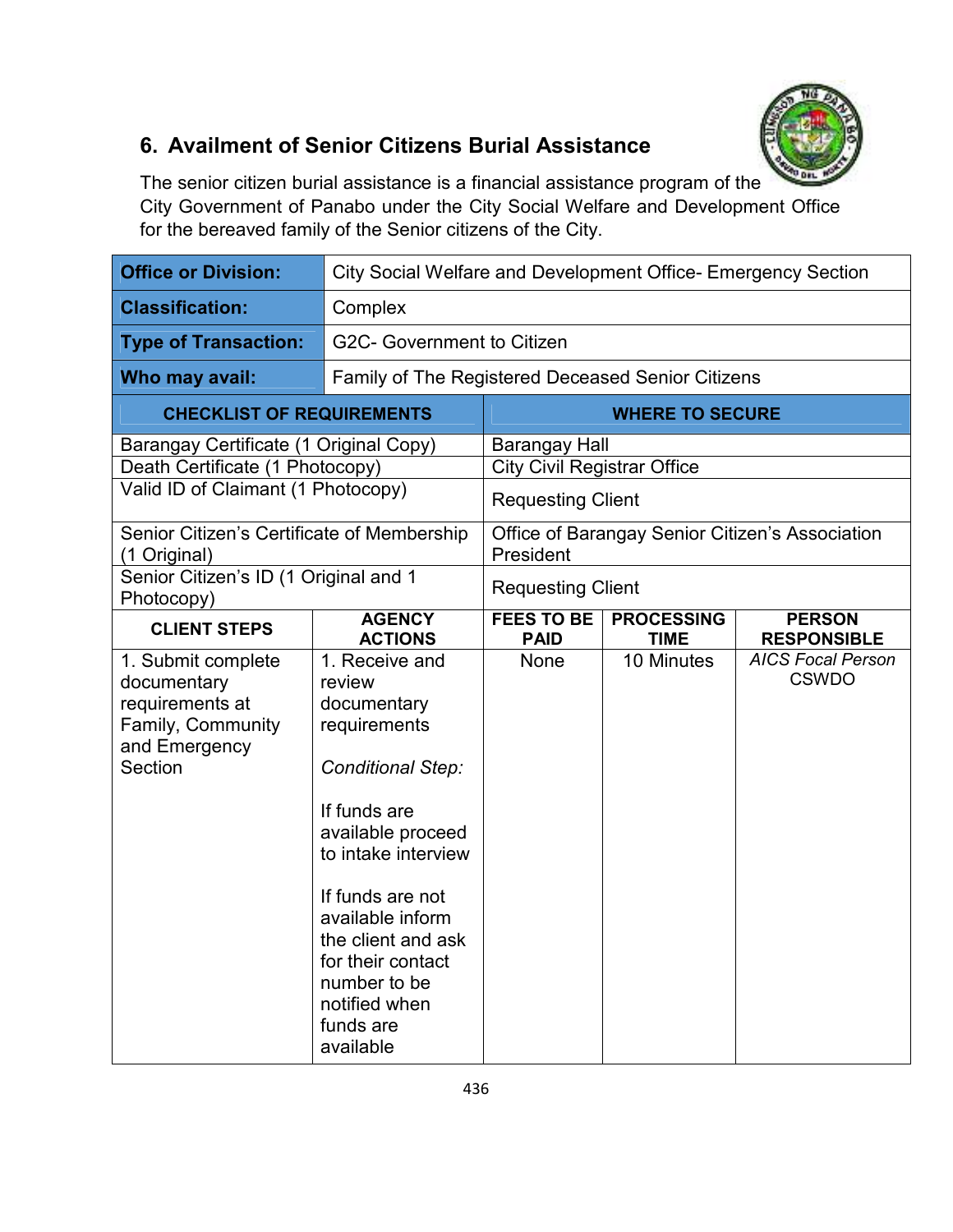

| 1.1 Provide<br>necessary information<br>based on the<br>questions indicated in<br>the Intake Sheet | 1.1 Conduct<br>Intake Interview                                                                                                                       | None | 20 Minutes | <b>AICS Focal Person</b><br><b>CSWDO</b> |
|----------------------------------------------------------------------------------------------------|-------------------------------------------------------------------------------------------------------------------------------------------------------|------|------------|------------------------------------------|
|                                                                                                    | 1.2 Ask the client<br>for his/her contact<br>number for<br>notification<br>through text or call<br>that cheque is<br>already available<br>for release |      |            |                                          |
|                                                                                                    | 1.3 Prepare a<br>complete set of<br>documents for<br>approval of the<br><b>Department Head</b>                                                        | None | 20 Minutes | <b>AICS Focal Person</b><br><b>CSWDO</b> |
|                                                                                                    | 1.4 Sign and<br>review the<br>documents for<br>approval                                                                                               | None | 10 Minutes | <b>Department Head</b><br><b>CSWDO</b>   |
|                                                                                                    | 1.5 Forward the<br>complete<br>documents to<br>concerned offices<br>for the processing<br>of Assistance:                                              | None | 1 Day      | <b>AICS Focal Person</b><br><b>CSWDO</b> |
|                                                                                                    | a. Approval of<br><b>OBR</b>                                                                                                                          | None | 6 Hours    | <b>Department Head</b><br>CBO            |
|                                                                                                    | b. Pre-Audit and<br>Voucher<br>Signature                                                                                                              | None | 2 Days     | <b>Department Heads</b><br>CAO/CTO/CADO  |
|                                                                                                    | c. Preparation<br>and Approval                                                                                                                        | None | 3 Days     | <b>Department Heads</b>                  |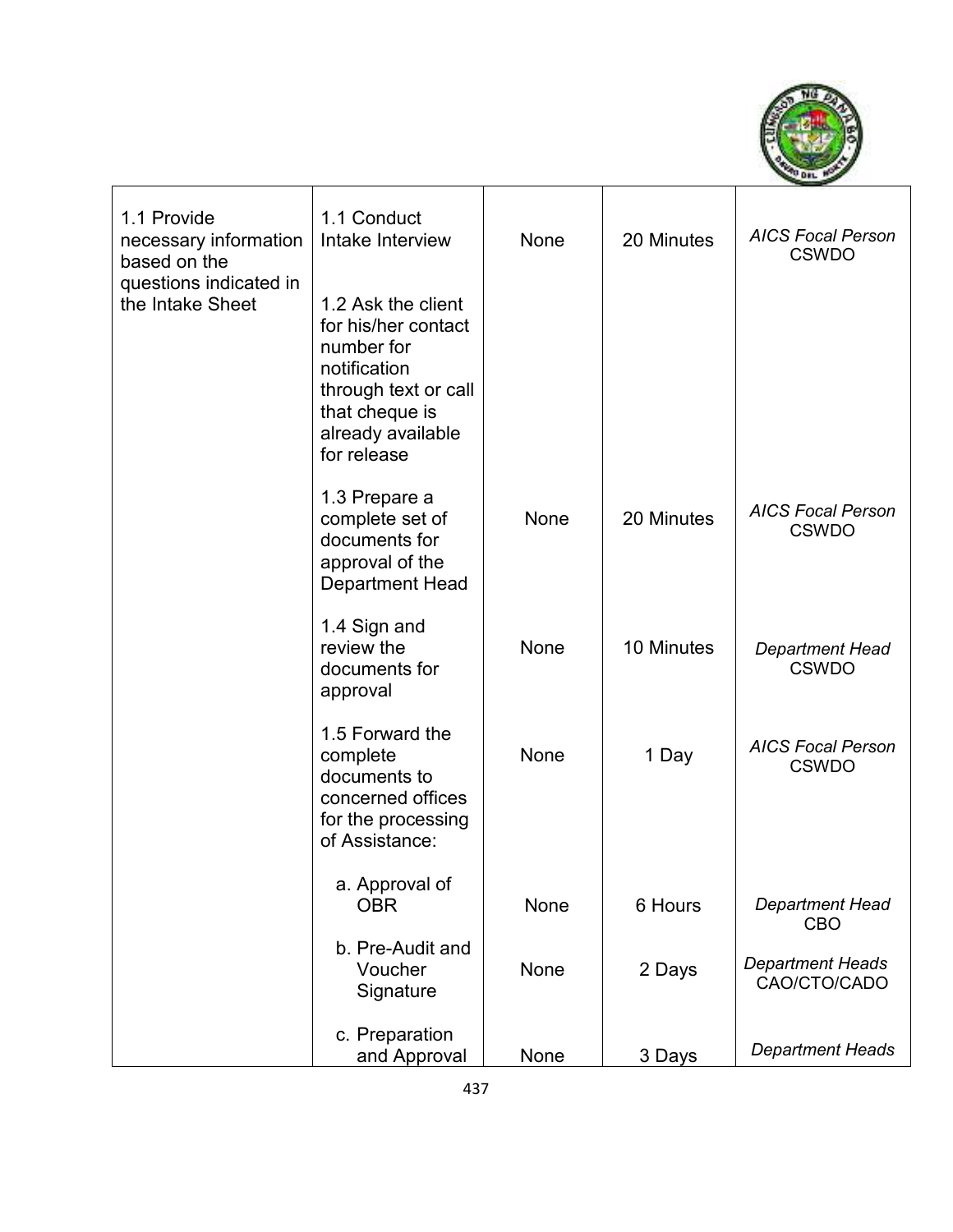

|                                                                           | of Cheque<br>and Cheque<br>Advice |             |                              | CTO/CADO/CAO          |
|---------------------------------------------------------------------------|-----------------------------------|-------------|------------------------------|-----------------------|
| 2. Claims the cheque<br>at the City<br>Treasurer's Office-<br>(Window 10) | 2. Releasing of<br>Cheque         | <b>None</b> | 4 Hours                      | Cashier<br><b>CTO</b> |
|                                                                           | <b>TOTAL:</b>                     | <b>None</b> | 7 Days and 3<br><b>Hours</b> |                       |

\*Issuance of Certificate of Augmentation Qualified for multi-stage processing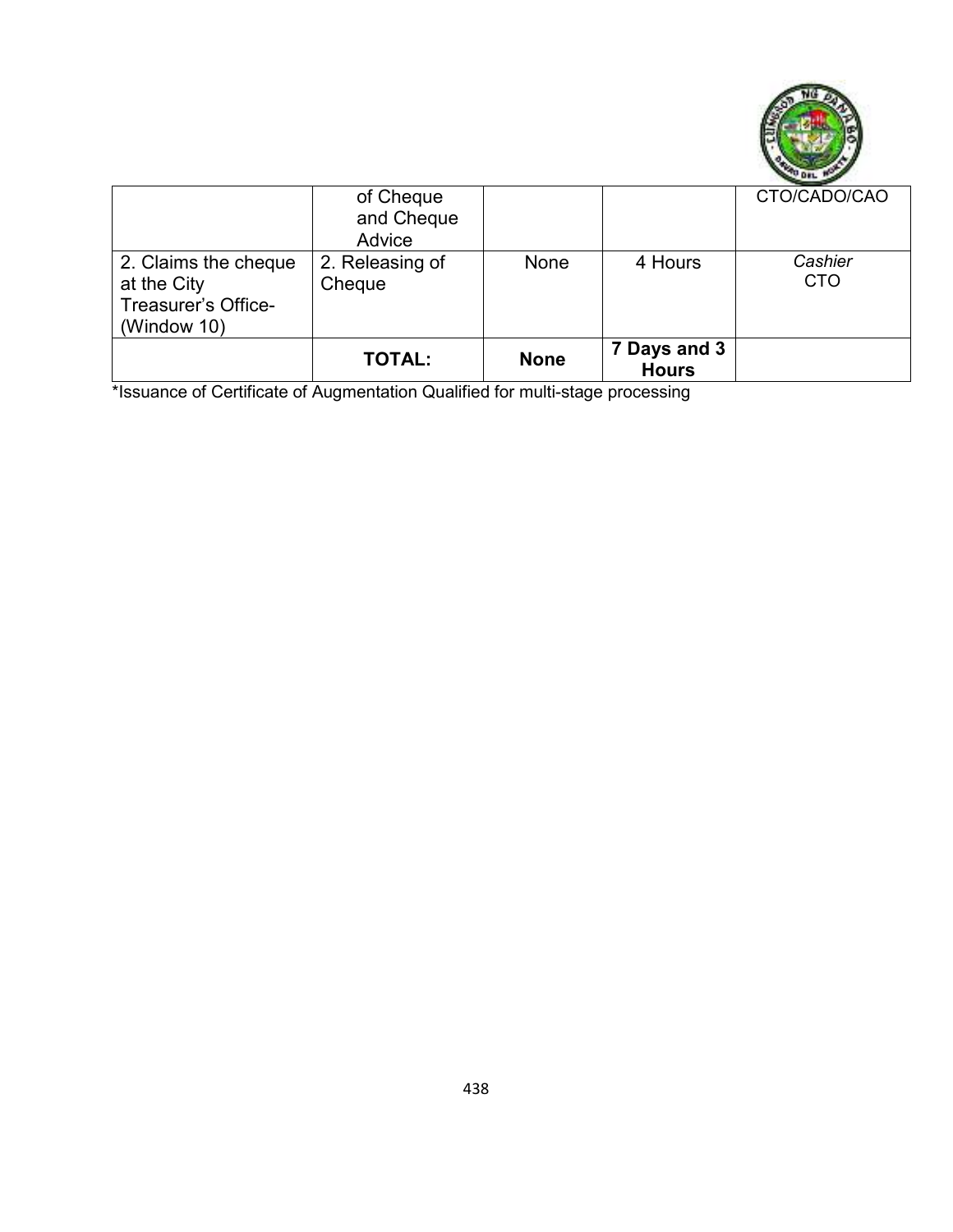### **7. Availment of Sulong Dunong Program for Youth/ Children**

A financial assistance given to Qualified Public School Students given every after 3 months. This assistance is only for those enrolled in a public school where the clients can be granted 1,500 for High School and College; 1,000 pesos for Day Care and Elementary pupils.

| <b>Office or Division:</b>                                                                                                                                                                         | City Social Welfare And Development Office- Youth And Child<br>Section                                                                   |                                  |                                           |                                                               |
|----------------------------------------------------------------------------------------------------------------------------------------------------------------------------------------------------|------------------------------------------------------------------------------------------------------------------------------------------|----------------------------------|-------------------------------------------|---------------------------------------------------------------|
| <b>Classification:</b>                                                                                                                                                                             | Simple                                                                                                                                   |                                  |                                           |                                                               |
| <b>Type of Transaction:</b>                                                                                                                                                                        | G2C- Government to Citizen                                                                                                               |                                  |                                           |                                                               |
| Who may avail:                                                                                                                                                                                     | <b>Enrolled Public School Students</b>                                                                                                   |                                  |                                           |                                                               |
| <b>CHECKLIST OF REQUIREMENTS</b>                                                                                                                                                                   |                                                                                                                                          |                                  | <b>WHERE TO SECURE</b>                    |                                                               |
| <b>Barangay Certificate of Indigency (1</b><br>Original)                                                                                                                                           |                                                                                                                                          | <b>Barangay Hall</b>             |                                           |                                                               |
| School ID of the Student                                                                                                                                                                           |                                                                                                                                          |                                  | <b>Requesting Client's Current School</b> |                                                               |
| <b>School Certificate of Enrollment (1</b><br>Original)                                                                                                                                            |                                                                                                                                          |                                  | <b>Requesting Client's Current School</b> |                                                               |
| <b>CLIENT STEPS</b>                                                                                                                                                                                | <b>AGENCY</b><br><b>ACTIONS</b>                                                                                                          | <b>FEES TO BE</b><br><b>PAID</b> | <b>PROCESSING</b><br><b>TIME</b>          | <b>PERSON</b><br><b>RESPONSIBLE</b>                           |
| 1. Submit a complete<br>set of requirements at<br>Family, Community<br>and Emergency<br>Section<br>1.1 Provide<br>information based on<br>the questions<br>indicated in the Intake<br><b>Sheet</b> | 1. Receive and<br>verify the<br>completeness of<br>the requirements<br>1.1 Conduct<br>Intake Interview<br>1.2 Prepares an                | <b>None</b><br>None<br>None      | 5 Minutes<br>10 Minutes<br>5 Minutes      | Youth/Sulong<br><b>Dunong Focal</b><br>Person<br><b>CSWDO</b> |
| 1.2 Wait for the name<br>to be called to receive<br>the requested<br>assistance                                                                                                                    | acknowledgment<br>receipt, take a<br>photo of the client<br>(for liquidation<br>purposes)<br>1.3 Forward the<br>complete<br>documents to | None                             | 5 Minutes                                 | <b>Department Head</b><br><b>CSWDO</b>                        |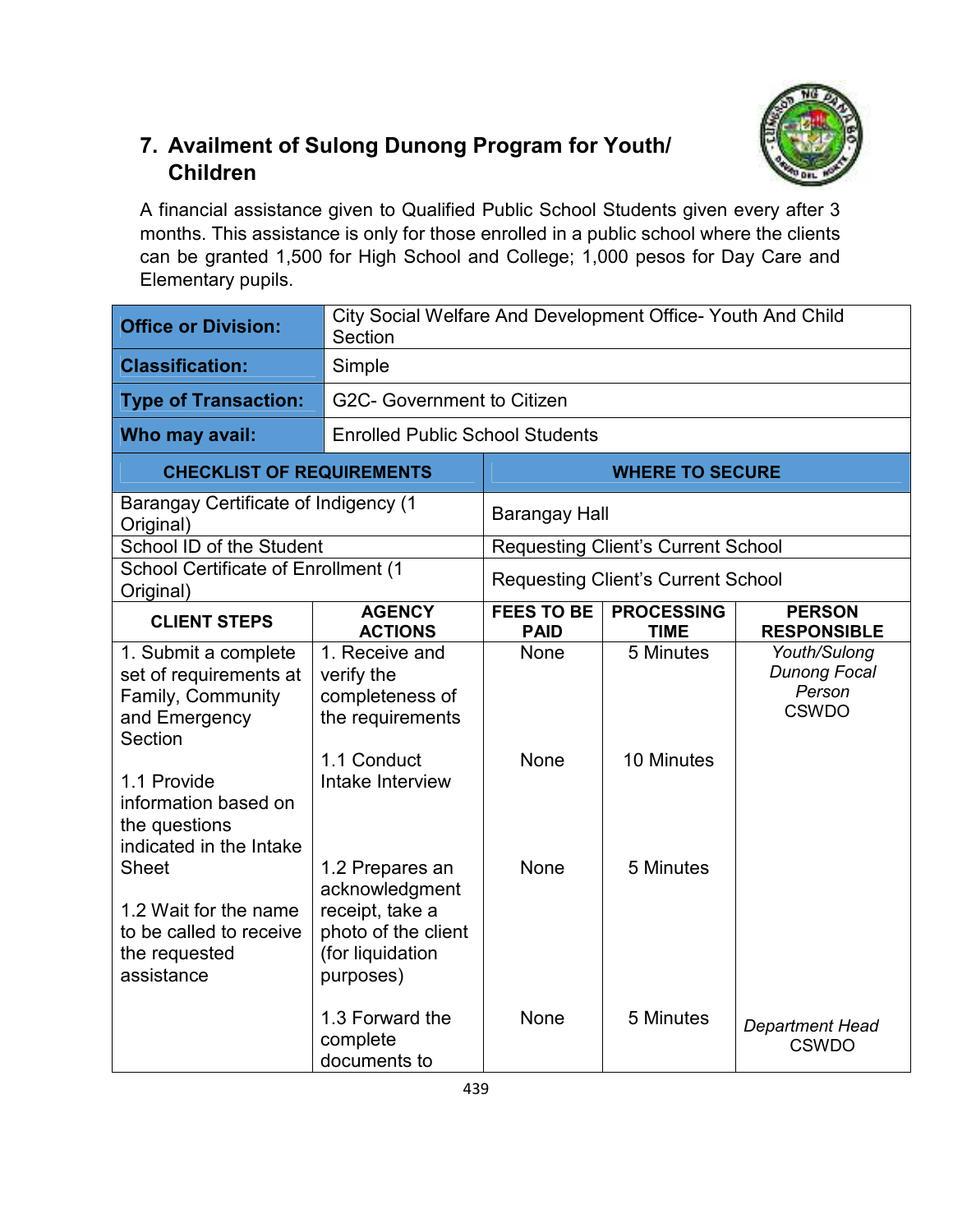

|                                                                                               | Department Head<br>for signature                                                                                                               |             |                   |                                                          |
|-----------------------------------------------------------------------------------------------|------------------------------------------------------------------------------------------------------------------------------------------------|-------------|-------------------|----------------------------------------------------------|
| 2. Receive the cash<br>assistance and affix<br>Signature in the<br>Acknowledgement<br>Receipt | 2. Release the<br><b>Cash Assistance</b><br>to the client and<br>ensure to affix<br>his/her signature<br>in the<br>Acknowledgement<br>Receipt. | None        | 10 Minutes        | <b>AICS Disbursing</b><br><b>Officer</b><br><b>CSWDO</b> |
|                                                                                               | <b>TOTAL:</b>                                                                                                                                  | <b>None</b> | <b>35 Minutes</b> |                                                          |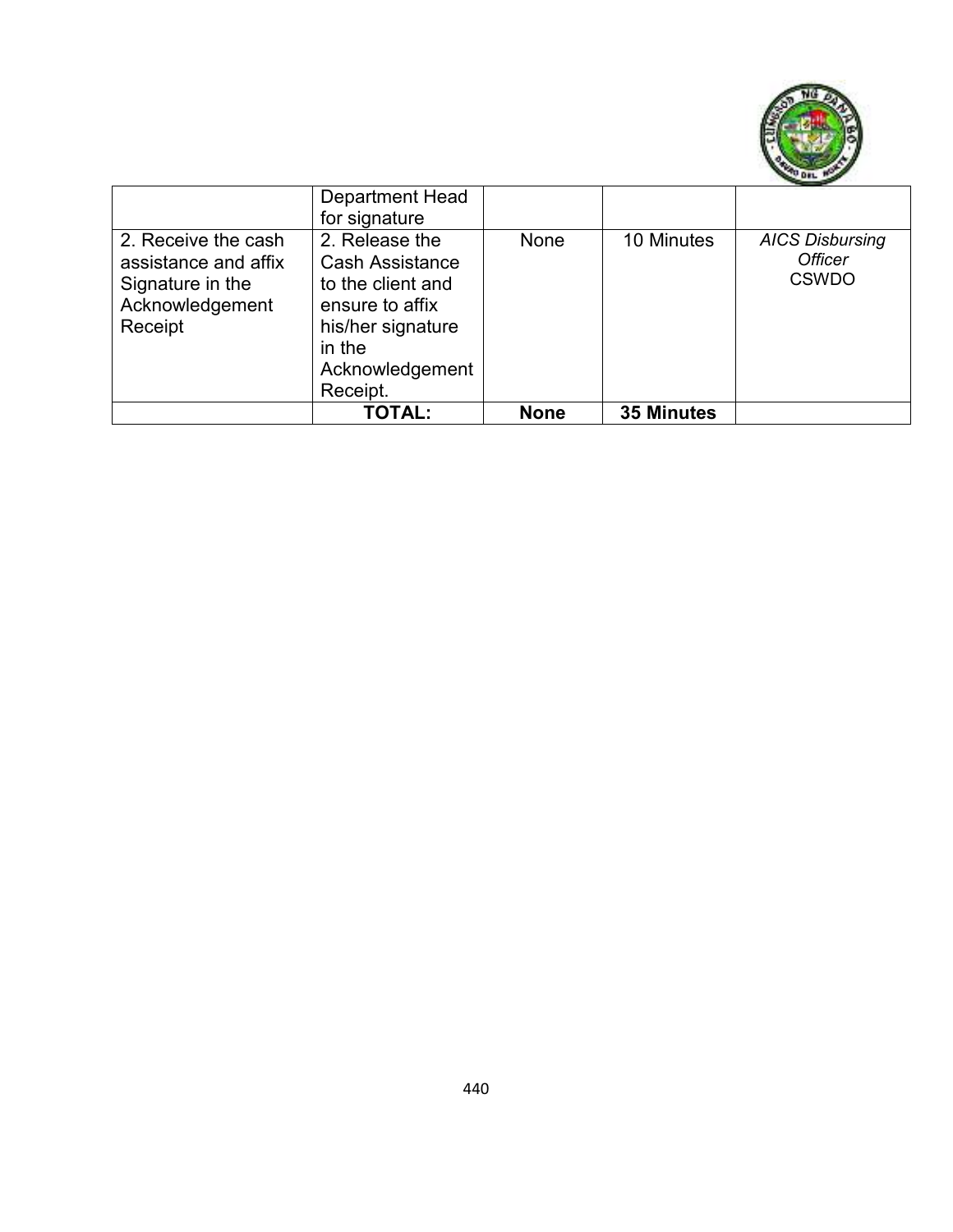

### **8. Issuance of PWD ID**

The PWD ID is the standard identification card for persons with disability (PWDs) in the Philippines. It can be used to avail of PWD discounts and other benefits as mandated by the law.

| <b>Office or Division:</b>                                                                                                                   | City Social Welfare And Development Office- Senior Citizen And<br><b>PWD Section</b>       |                                  |                                                  |                                         |
|----------------------------------------------------------------------------------------------------------------------------------------------|--------------------------------------------------------------------------------------------|----------------------------------|--------------------------------------------------|-----------------------------------------|
| <b>Classification:</b>                                                                                                                       | Simple                                                                                     |                                  |                                                  |                                         |
| <b>Type of Transaction:</b>                                                                                                                  | G2C- Government to Citizen                                                                 |                                  |                                                  |                                         |
| Who may avail:                                                                                                                               |                                                                                            | <b>Person With Disability</b>    |                                                  |                                         |
| <b>CHECKLIST OF REQUIREMENTS</b>                                                                                                             |                                                                                            |                                  | <b>WHERE TO SECURE</b>                           |                                         |
| Barangay Certificate (1 Original)                                                                                                            |                                                                                            | <b>Barangay Hall</b>             |                                                  |                                         |
| 2 pcs 1x1 ID picture                                                                                                                         |                                                                                            | Requesting Client                |                                                  |                                         |
| Medical Certificate (indicating type of<br>Disability)                                                                                       |                                                                                            | <b>City Health Office</b>        |                                                  |                                         |
| Birth Certificate (1 Photocopy)                                                                                                              |                                                                                            | Authority                        | City Civil Registrar Office/Philippine Statistic |                                         |
| <b>CLIENT STEPS</b>                                                                                                                          | <b>AGENCY</b><br><b>ACTIONS</b>                                                            | <b>FEES TO BE</b><br><b>PAID</b> | <b>PROCESSING</b><br><b>TIME</b>                 | <b>PERSON</b><br><b>RESPONSIBLE</b>     |
| 1. Fill-out application<br>form and submit<br>complete<br>requirements at<br>Office of the Senior<br><b>Citizen Affairs (PWD</b><br>Section) | Receive<br>1 <sub>1</sub><br>and<br>review<br>documentary<br>requirements                  | <b>None</b>                      | 10 Minutes                                       | <b>PWD Focal Person</b><br><b>CSWDO</b> |
| 1.1 Check the<br>correctness of the ID<br>and affix signature                                                                                | 1.1 Print the ID<br>and ensure<br>complete<br>Signatories                                  | None                             | 10 Minutes                                       | <b>PWD Focal Person</b><br><b>CSWDO</b> |
|                                                                                                                                              | 1.2 Laminate the<br>ID                                                                     | <b>None</b>                      | 5 Minutes                                        | <b>PWD Focal Person</b><br><b>CSWDO</b> |
| 2. Receive the ID and<br>sign logbook as proof<br>of receipt                                                                                 | 2. Release the<br>PWD ID and<br>ensure that the<br><b>PWD</b> affixes<br>his/her signature | None                             | 5 Minutes                                        | <b>PWD Focal Person</b><br><b>CSWDO</b> |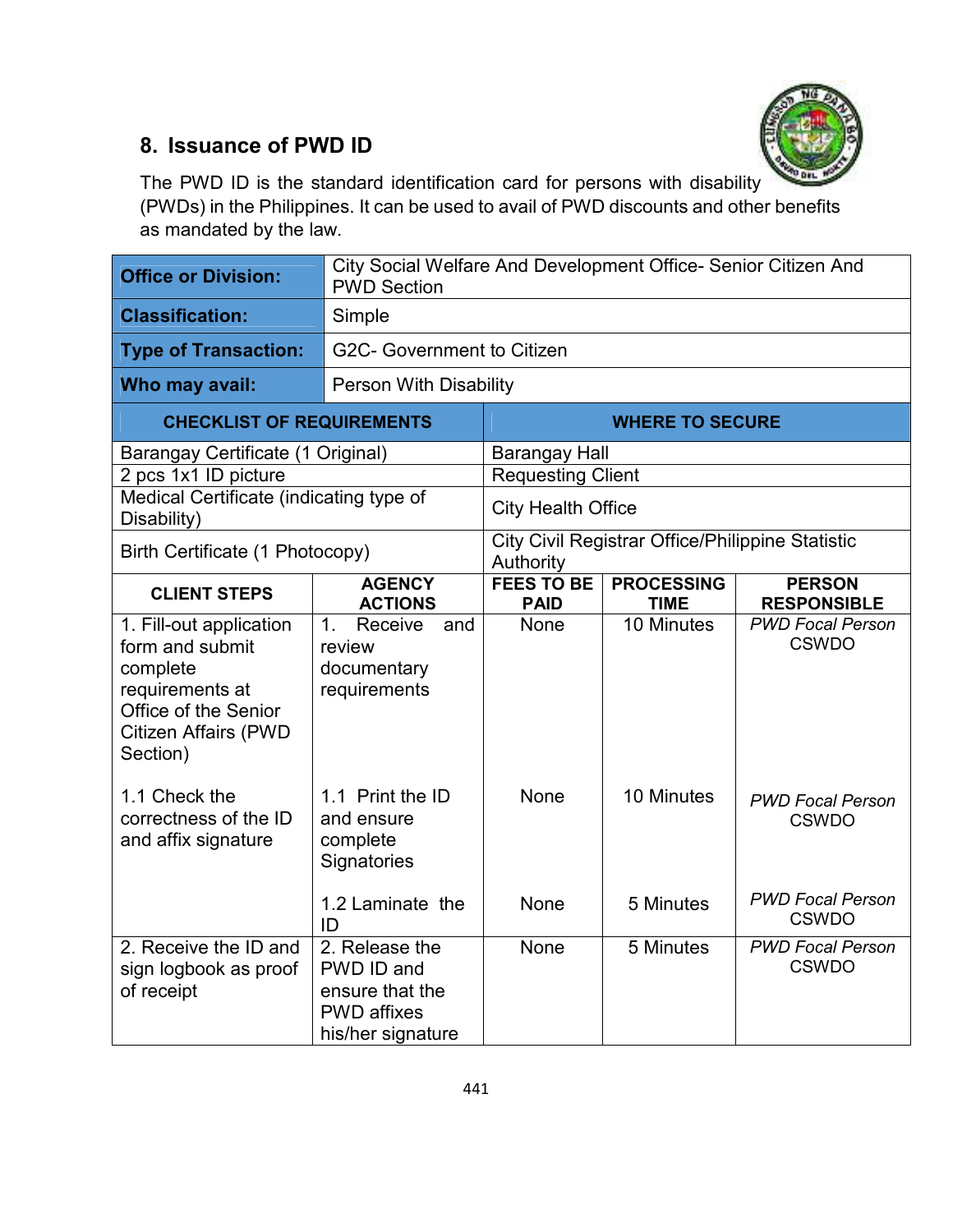

| as proof of receipt<br>to the logbook. |             |                   |  |
|----------------------------------------|-------------|-------------------|--|
| <b>TOTAL:</b>                          | <b>None</b> | <b>30 Minutes</b> |  |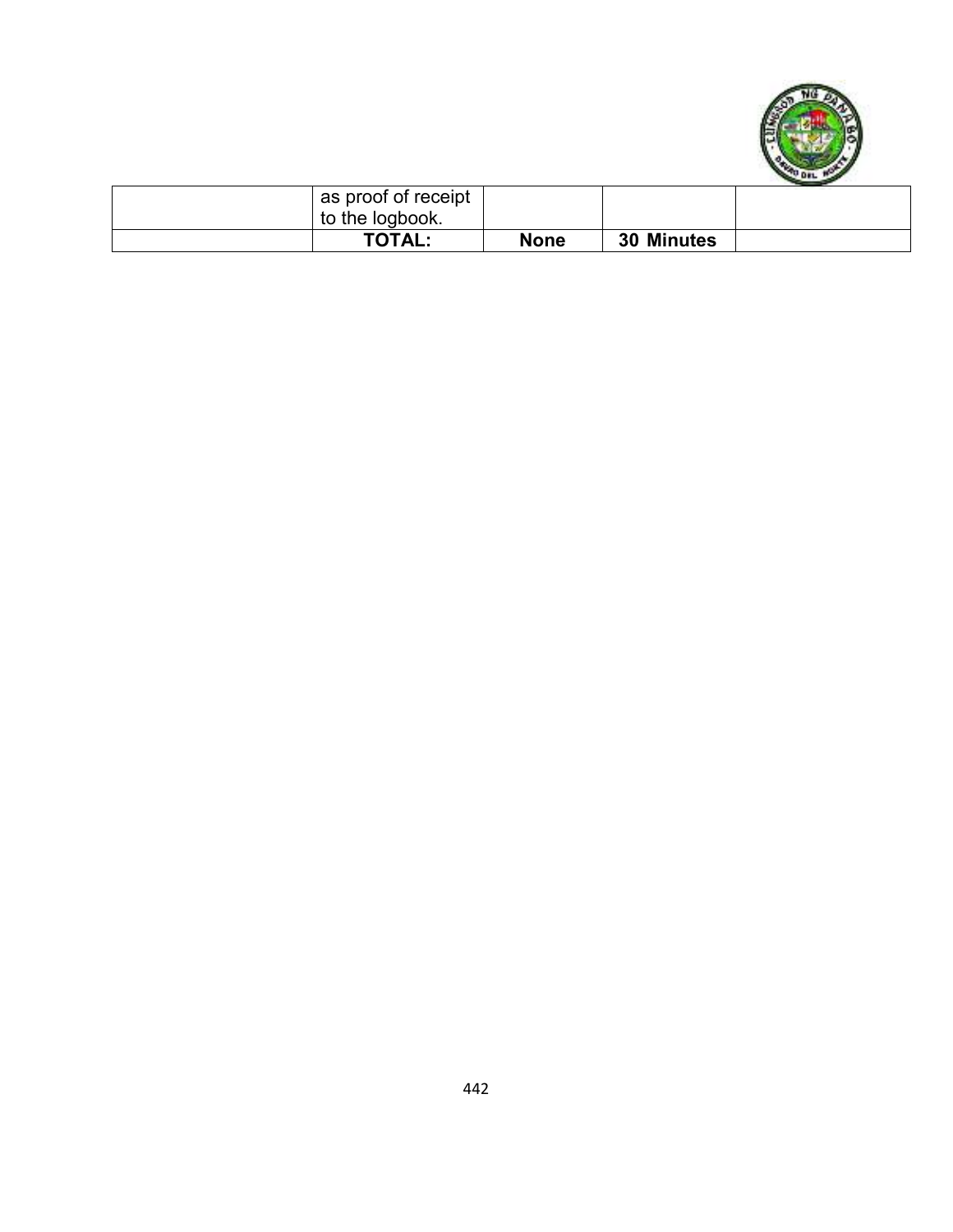

### **9. Issuance of Person with Disability Purchase**

The Office issues Purchase booklet to registered person with disability to enable them to avail of the 20% discount on medicines and 12% VAT exemption and 5% discount on basic necessities provided them by Law (IRR OF RA 10754- An Act Expanding the Benefits and Privileges of Person with Disability (PWD). Person with Disability must bring their Purchase Booklet for the purpose of recording the purchases for every transaction.

| <b>Office or Division:</b>                                                                     | City Social Welfare and Development Office- Senior Citizen's and<br><b>PWD Section</b>                                        |                                          |                                  |                                            |  |
|------------------------------------------------------------------------------------------------|-------------------------------------------------------------------------------------------------------------------------------|------------------------------------------|----------------------------------|--------------------------------------------|--|
| <b>Classification:</b>                                                                         | Simple                                                                                                                        |                                          |                                  |                                            |  |
| <b>Type of Transaction:</b>                                                                    | G2C- Government to Citizen                                                                                                    |                                          |                                  |                                            |  |
| Who may avail:                                                                                 |                                                                                                                               | <b>Registered Person With Disability</b> |                                  |                                            |  |
| <b>CHECKLIST OF REQUIREMENTS</b>                                                               |                                                                                                                               |                                          | <b>WHERE TO SECURE</b>           |                                            |  |
| Person with Disability ID                                                                      |                                                                                                                               |                                          |                                  | Senior Citizen Day Center, New Pandan, P.C |  |
| <b>CLIENT STEPS</b>                                                                            | <b>AGENCY</b><br><b>ACTIONS</b>                                                                                               | <b>FEES TO BE</b><br><b>PAID</b>         | <b>PROCESSING</b><br><b>TIME</b> | <b>PERSON</b><br><b>RESPONSIBLE</b>        |  |
| 1. Presents PWD ID                                                                             | 1. Check the<br>validity of the<br><b>Identification Card</b><br>1.1 Prepare the<br>PWD purchase<br>booklet for release       | None                                     | 5 Minutes                        | <b>PWD Focal Person</b><br><b>CSWDO</b>    |  |
| 2. Receives the<br>Booklet and affix the<br>signature to the<br>logbook as proof of<br>receipt | 2. Release the<br><b>PWD</b> booklet and<br>ensure that the<br>client affixes<br>his/her signature<br>as proof of<br>receipt. | None                                     | 5 Minutes                        | <b>PWD Focal Person</b><br><b>CSWDO</b>    |  |
|                                                                                                | <b>TOTAL:</b>                                                                                                                 | <b>None</b>                              | <b>10 Minutes</b>                |                                            |  |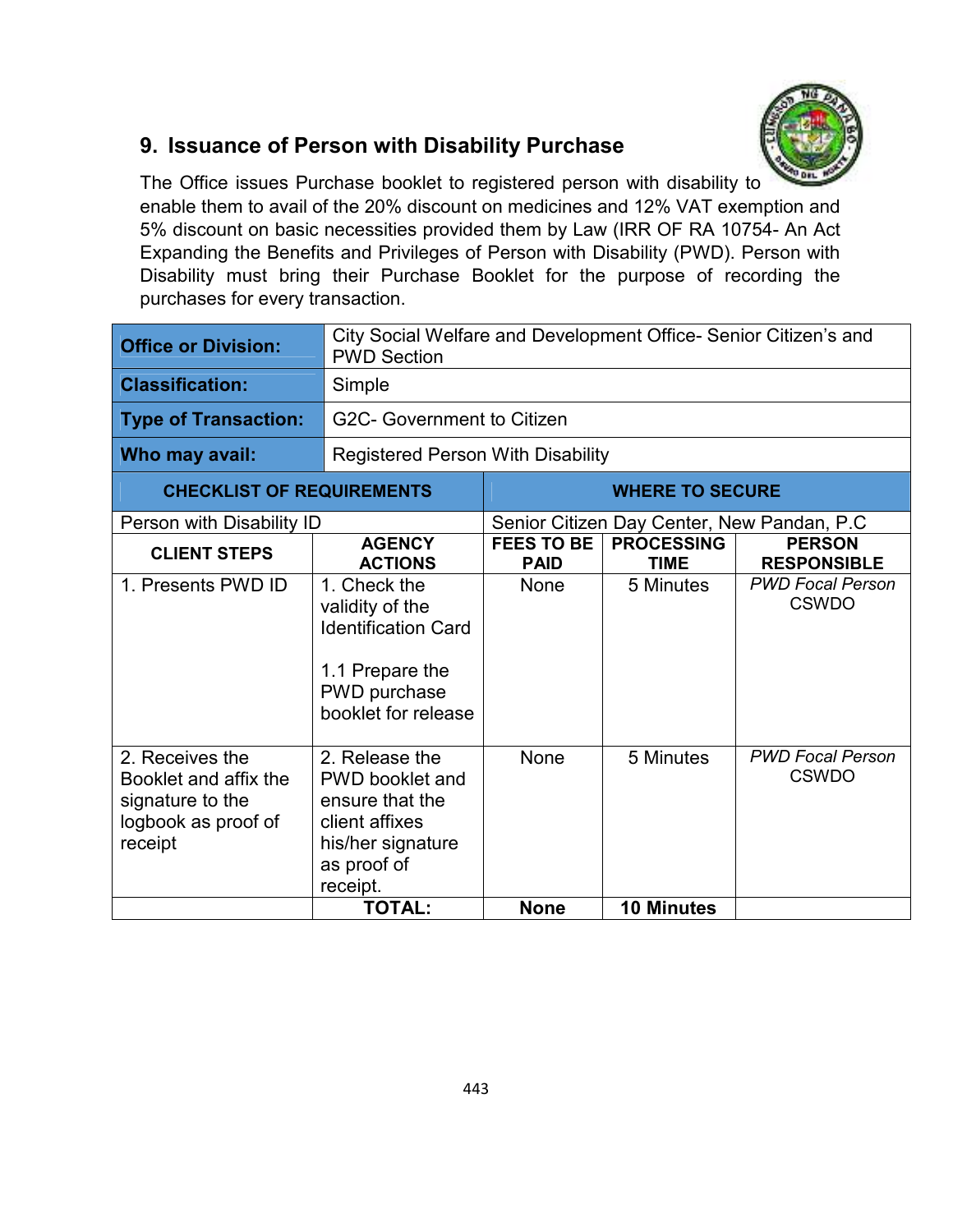

*Person* 

# **10. Application for Solo Parent Membership and ID**

A Solo Parent ID is a government issued ID for solo or single parents in the Philippines as defined under RA 8927 Solo Parent's Welfare Act of 2000. Solo parents who carry such ID can enjoy certain government discounts and benefits as stated in the law.

| <b>Office or Division:</b>                                                                                                                                | City Social Welfare And Development Office- Family Community<br><b>And Women Section</b> |                                                                             |                                    |                                     |
|-----------------------------------------------------------------------------------------------------------------------------------------------------------|------------------------------------------------------------------------------------------|-----------------------------------------------------------------------------|------------------------------------|-------------------------------------|
| <b>Classification:</b>                                                                                                                                    | <b>Highly Technical</b>                                                                  |                                                                             |                                    |                                     |
| <b>Type of Transaction:</b>                                                                                                                               | <b>G2C- Government to Citizen</b>                                                        |                                                                             |                                    |                                     |
| Who may avail:                                                                                                                                            | <b>Qualified Solo Parent</b>                                                             |                                                                             |                                    |                                     |
| <b>CHECKLIST OF REQUIREMENTS</b>                                                                                                                          |                                                                                          | <b>WHERE TO SECURE</b>                                                      |                                    |                                     |
| Accomplished Application Form provided<br>by CSWDO                                                                                                        |                                                                                          | <b>CSWDO</b>                                                                |                                    |                                     |
| <b>Barangay Certificate of Residency (1</b><br>Original)                                                                                                  |                                                                                          | <b>Barangay Hall</b>                                                        |                                    |                                     |
| <b>Barangay Captain Certification Indicating</b><br>your status as a Solo Parent (1 Original)                                                             |                                                                                          | <b>Barangay Hall</b>                                                        |                                    |                                     |
| PSA Birth Certificate of your child/children<br>(1 Photocopy)                                                                                             |                                                                                          | Philippine Statistic Authority/<br><b>City Civil Registrar Office</b>       |                                    |                                     |
| Documents to establish your income, such<br>as:<br>Income tax return<br>Certificate of income by<br><b>Barangay Treasurer or City</b><br><b>Treasurer</b> |                                                                                          | <b>Bureau of Internal Revenue</b><br>Barangay Hall/ City Treasurer's Office |                                    |                                     |
| <b>Situational Requirements:</b><br>Certificate of No Marriage<br>(CENOMAR)                                                                               |                                                                                          | Philippine Statistic Authority/ City Civil Registrar<br>Office              |                                    |                                     |
| Declaration of Nullity of<br>Marriage                                                                                                                     |                                                                                          | <b>Regional Trial Court</b>                                                 |                                    |                                     |
| A medical certificate signed by a licensed<br>public medical practitioner as proof of a<br>spouse's mental or physical incapacity                         | Spouse's death certificate<br><b>City Health Office</b>                                  |                                                                             | <b>City Civil Registrar Office</b> |                                     |
| <b>CLIENT STEPS</b>                                                                                                                                       | <b>AGENCY</b><br><b>ACTIONS</b>                                                          | <b>FEES TO BE</b><br><b>PAID</b>                                            | <b>PROCESSING</b><br><b>TIME</b>   | <b>PERSON</b><br><b>RESPONSIBLE</b> |
| 1. Fill-out application                                                                                                                                   | 1. Receives and                                                                          | None                                                                        | 10 Minutes                         | Solo Parent Focal                   |

verifies the

form and submits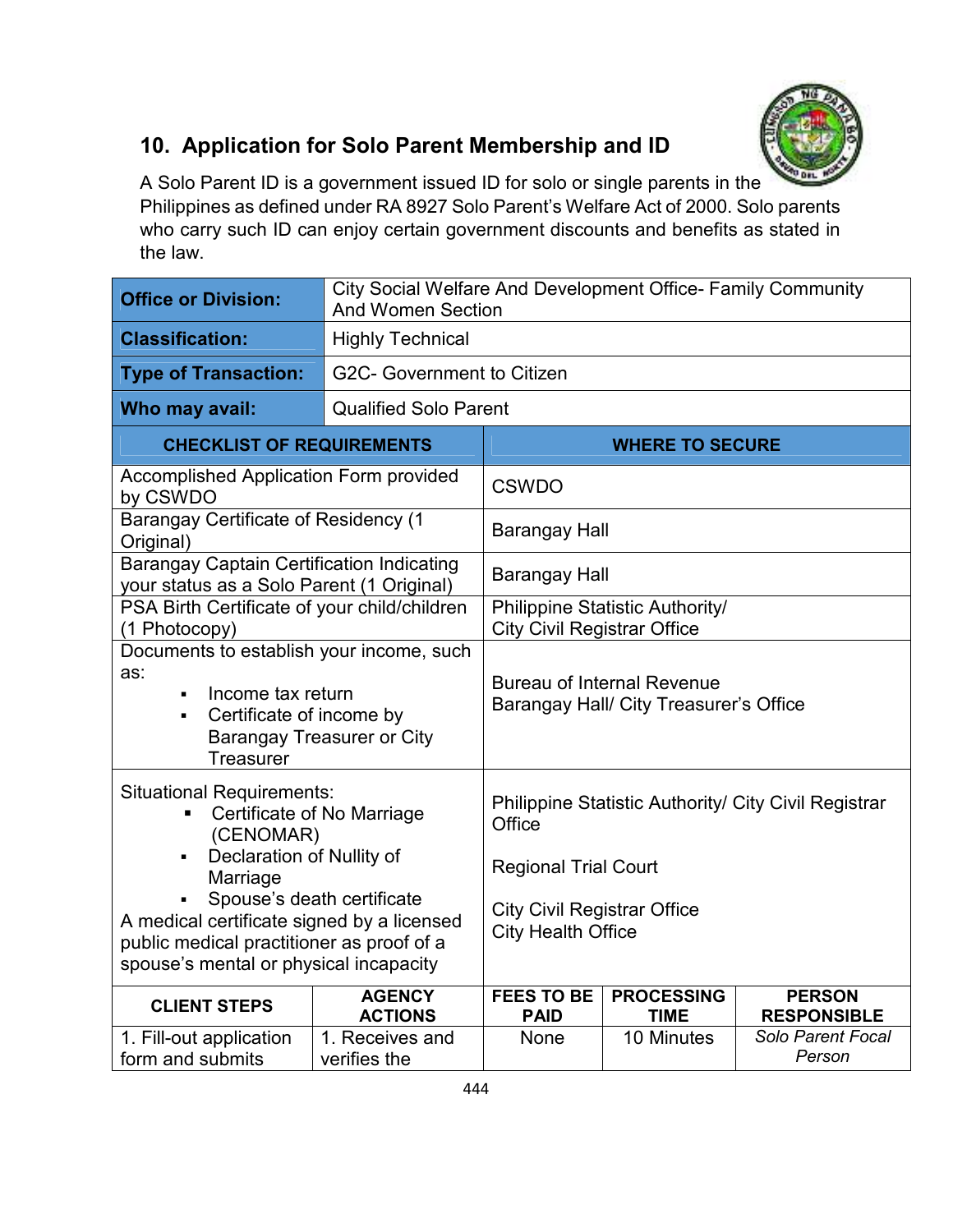

| complete<br>requirements at City<br>Social Welfare and<br><b>Development Desk</b> | required<br>documents<br>1.1 Schedule the<br><b>Home Visitation</b>                                                                                                             |                                     | <b>CSWDO</b>                                |
|-----------------------------------------------------------------------------------|---------------------------------------------------------------------------------------------------------------------------------------------------------------------------------|-------------------------------------|---------------------------------------------|
|                                                                                   | 1.2 Conduct<br><b>Home Visitation</b><br>and Collateral<br>Interview, assess<br>the eligibility of the<br>client based on<br>the requirements<br>and actual home<br>visitation. | Within 15<br>days of<br>application | Solo Parent Focal<br>Person<br><b>CSWDO</b> |
|                                                                                   | 1.3 Inform the<br>client that he/she<br>will be notified<br>through text or call<br>on the approval of<br>the application.                                                      |                                     |                                             |
|                                                                                   | 1.4 Submit the<br>assessment home<br>visitation report to<br>the Department<br>Head for review<br>and approval.                                                                 | 1 Hour                              | <b>Department Head</b><br><b>CSWDO</b>      |
|                                                                                   | <b>Conditional Step:</b>                                                                                                                                                        |                                     |                                             |
|                                                                                   | If approved,<br>prepare the Solo<br>Parent ID and<br>inform the client of<br>the schedule for<br>the release of ID.                                                             |                                     |                                             |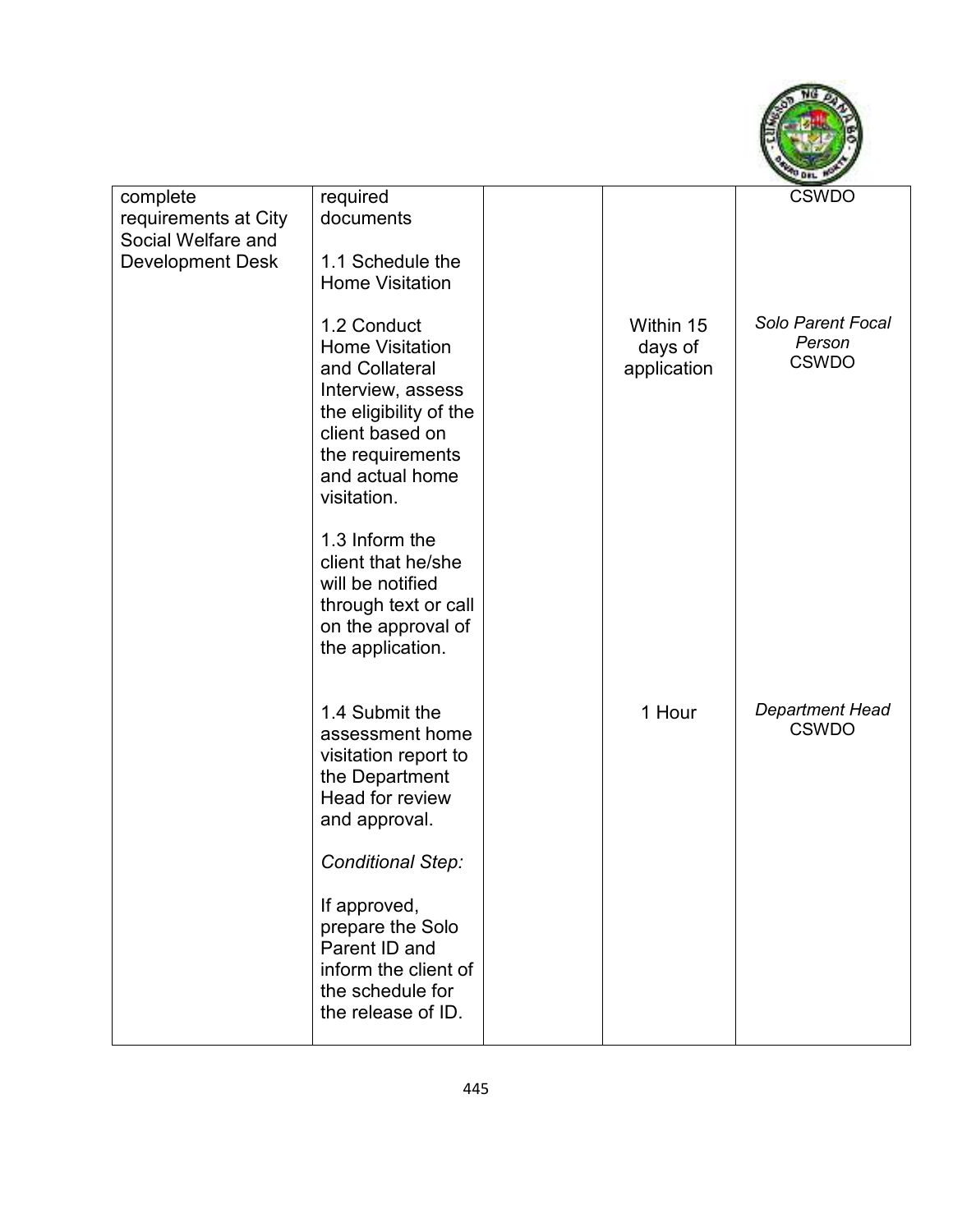

|                                                                                                   | If disapproved,<br>inform the client<br>through text or call<br>of the disapproval<br>of the application                  |             |                                                    |                                             |
|---------------------------------------------------------------------------------------------------|---------------------------------------------------------------------------------------------------------------------------|-------------|----------------------------------------------------|---------------------------------------------|
| 2. Receive the Solo<br>Parent ID and affix<br>signature to the<br>logbook as proof of<br>receipt. | 2. Release the<br>Solo Parent ID<br>and ensure that<br>the client affixes<br>his/her signature<br>as proof of<br>receipt. | None        | 5 Minutes                                          | Solo Parent Focal<br>Person<br><b>CSWDO</b> |
|                                                                                                   | <b>TOTAL:</b>                                                                                                             | <b>None</b> | <b>15 Days, 1</b><br>hour and 15<br><b>Minutes</b> |                                             |

\**This service is covered under RA 8927: Solo Parent's Welfare Act of 2000*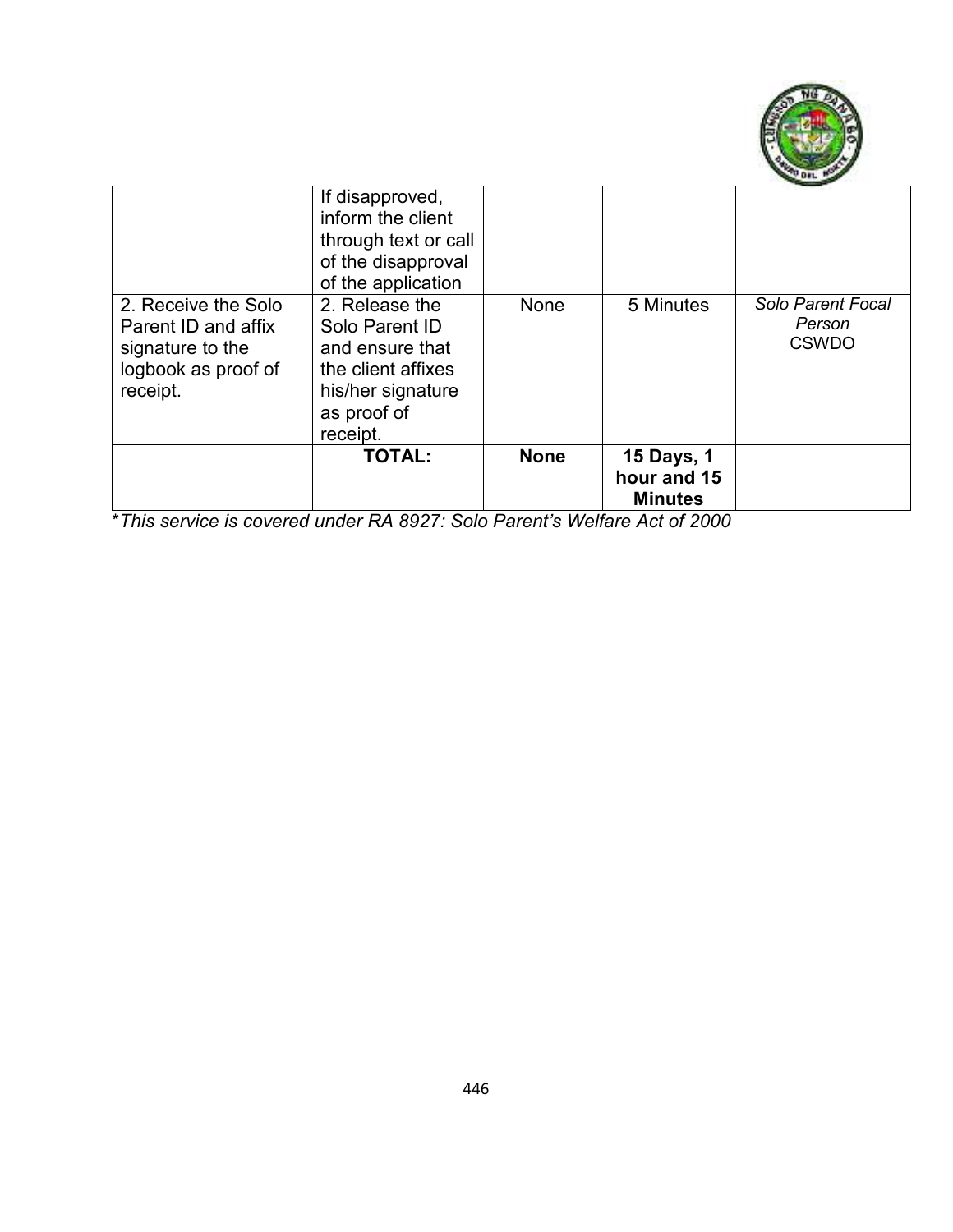

# **11. Application for Travel Clearance for Minors Travelling Locally**

The City Social Welfare and Development Office issues travel clearance for a Filipino child below 18 years of age traveling locally unaccompanied by any of the parents or persons having parental authority or legal custody over the child. This is to ensure the welfare of the children against trafficking and any forms of abuse.

| <b>Office or Division:</b>                                                                                                          |                                                                                                                                     | City Social Welfare And Development Office- Family Community<br><b>And Women Section</b> |                                                          |                                                                                                    |  |
|-------------------------------------------------------------------------------------------------------------------------------------|-------------------------------------------------------------------------------------------------------------------------------------|------------------------------------------------------------------------------------------|----------------------------------------------------------|----------------------------------------------------------------------------------------------------|--|
| <b>Classification:</b>                                                                                                              | Simple                                                                                                                              |                                                                                          |                                                          |                                                                                                    |  |
| <b>Type of Transaction:</b>                                                                                                         | G2C- Government to Citizen                                                                                                          |                                                                                          |                                                          |                                                                                                    |  |
| Who may avail:                                                                                                                      | Child Below 18 Years Old                                                                                                            |                                                                                          |                                                          |                                                                                                    |  |
| <b>CHECKLIST OF REQUIREMENTS</b>                                                                                                    |                                                                                                                                     |                                                                                          | <b>WHERE TO SECURE</b>                                   |                                                                                                    |  |
| Child Birth Certificate (1 Photocopy)                                                                                               |                                                                                                                                     | Authority                                                                                | <b>City Civil Registrar Office/Philippine Statistics</b> |                                                                                                    |  |
| Parent/Guardian Affidavit of Consent (1<br>Original)                                                                                |                                                                                                                                     | <b>Public Attorney's Office</b>                                                          |                                                          |                                                                                                    |  |
| Written Consent of Guardian (1 Original<br>Copy)                                                                                    |                                                                                                                                     | <b>Guardian of the Minor</b>                                                             |                                                          |                                                                                                    |  |
| Barangay Certification (knowledgeable in<br>the desire of the minor and parents to<br>travel)                                       |                                                                                                                                     | <b>Barangay Hall</b>                                                                     |                                                          |                                                                                                    |  |
| Valid ID of the Child's travel companion                                                                                            |                                                                                                                                     | <b>Child's Companion</b>                                                                 |                                                          |                                                                                                    |  |
| <b>Accomplished Application Form</b>                                                                                                |                                                                                                                                     | <b>City Social Welfare and Development Office</b>                                        |                                                          |                                                                                                    |  |
| <b>CLIENT STEPS</b>                                                                                                                 | <b>AGENCY</b><br><b>ACTIONS</b>                                                                                                     | <b>FEES TO BE</b><br><b>PAID</b>                                                         | <b>PROCESSING</b><br><b>TIME</b>                         | <b>PERSON</b><br><b>RESPONSIBLE</b>                                                                |  |
| 1. Submits the<br>documentary<br>requirements at Child<br>and Youth Section<br>1.1 Provide<br>information based on<br>the questions | 1. Receive and<br>verify the<br>documentary<br>requirements<br>1.1 Conduct<br>Interviews and<br>prepare the travel<br>clearance for | <b>None</b><br><b>None</b>                                                               | $\overline{5}$ minutes<br>15 Minutes                     | Child and Youth<br>Focal<br><b>CSWDO</b><br>Child and Youth<br><b>Focal Person</b><br><b>CSWDO</b> |  |
|                                                                                                                                     | approval<br>1.2 Review the<br>documentary<br>requirements and                                                                       | None                                                                                     | 10 Minutes                                               | Child and Youth<br><b>Section</b>                                                                  |  |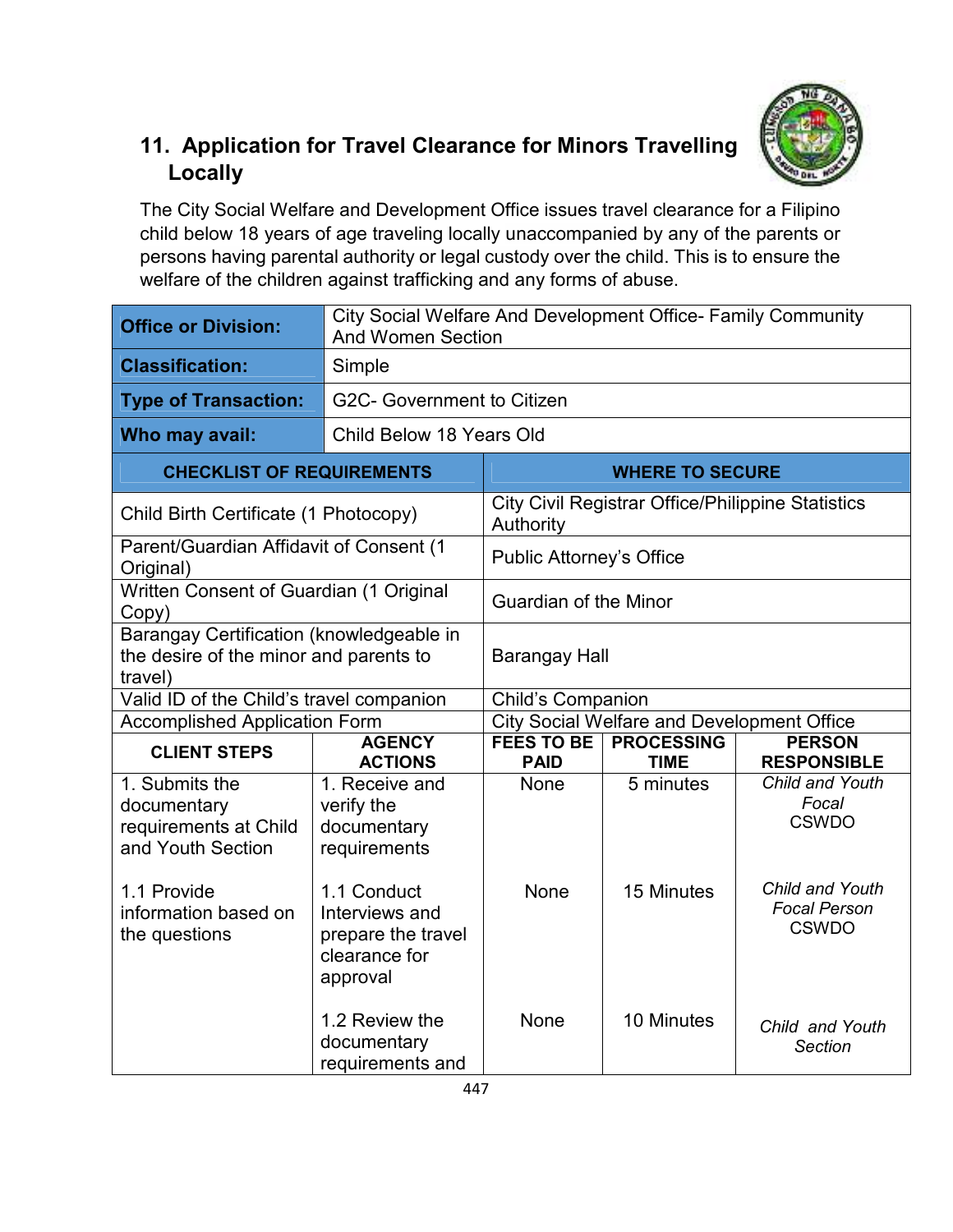

|                                                                                                           | sign the travel<br>clearance                                                                                             |             |                   | Head/Department<br>Head<br><b>CSWDO</b>                |
|-----------------------------------------------------------------------------------------------------------|--------------------------------------------------------------------------------------------------------------------------|-------------|-------------------|--------------------------------------------------------|
| 2. Receive the Travel<br>Clearance and affix<br>signature in the office<br>logbook as proof of<br>receipt | 2. Release the<br>Travel clearance/<br>permit and<br>ensures that the<br>client sign the<br>logbook as proof<br>of claim | None        | 5 Minutes         | Child and Youth<br><b>Focal Person</b><br><b>CSWDO</b> |
|                                                                                                           | <b>TOTAL:</b>                                                                                                            | <b>None</b> | <b>35 Minutes</b> |                                                        |